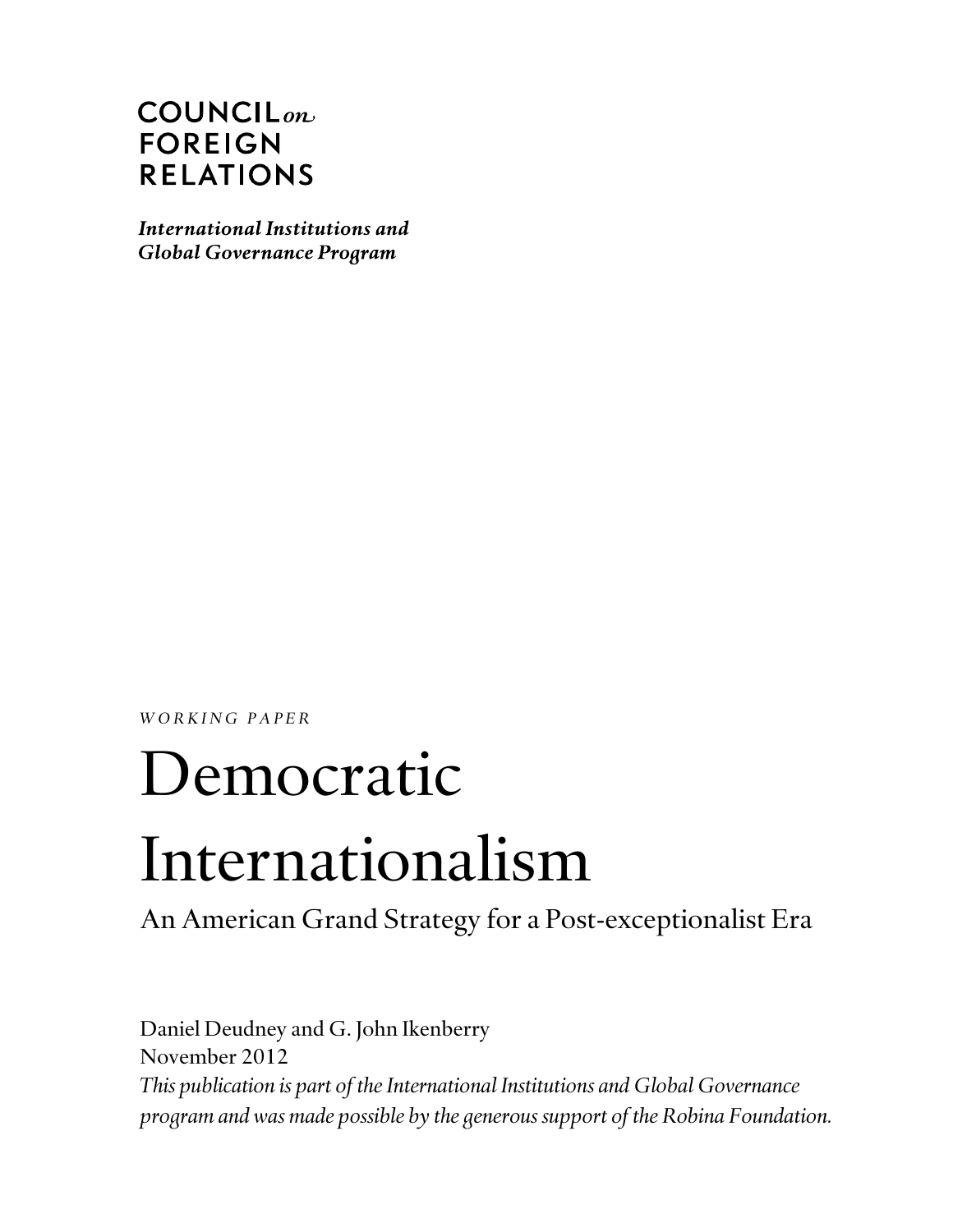The Council on Foreign Relations (CFR) is an independent, nonpartisan membership organization, think tank, and publisher dedicated to being a resource for its members, government officials, business executives, journalists, educators and students, civic and religious leaders, and other interested citizens in order to help them better understand the world and the foreign policy choices facing the United States and other countries. Founded in 1921, CFR carries out its mission by maintaining a diverse membership, with special programs to promote interest and develop expertise in the next generation of foreign policy leaders; convening meetings at its headquarters in New York and in Washington, DC, and other cities where senior government officials, members of Congress, global leaders, and prominent thinkers come together with CFR members to discuss and debate major international issues; supporting a Studies Program that fosters independent research, enabling CFR scholars to produce articles, reports, and books and hold roundtables that analyze foreign policy issues and make concrete policy recommendations; publishing *Foreign Affairs*, the preeminent journal on international affairs and U.S. foreign policy; sponsoring Independent Task Forces that produce reports with both findings and policy prescriptions on the most important foreign policy topics; and providing up-to-date information and analysis about world events and American foreign policy on its website, CFR.org.

The Council on Foreign Relations takes no institutional positions on policy issues and has no affiliation with the U.S. government. All views expressed in its publications and on its website are the sole responsibility of the author or authors.

For further information about CFR or this paper, please write to the Council on Foreign Relations, 58 East 68th Street, New York, NY 10065, or call Communications at 212.434.9888. Visit CFR's website, www.cfr.org.

Copyright © 2012 by the Council on Foreign Relations®, Inc. All rights reserved. Printed in the United States of America.

This paper may not be reproduced in whole or in part, in any form beyond the reproduction permitted by Sections 107 and 108 of the U.S. Copyright Law Act (17 U.S.C. Sections 107 and 108) and excerpts by reviewers for the public press, without express written permission from the Council on Foreign Relations.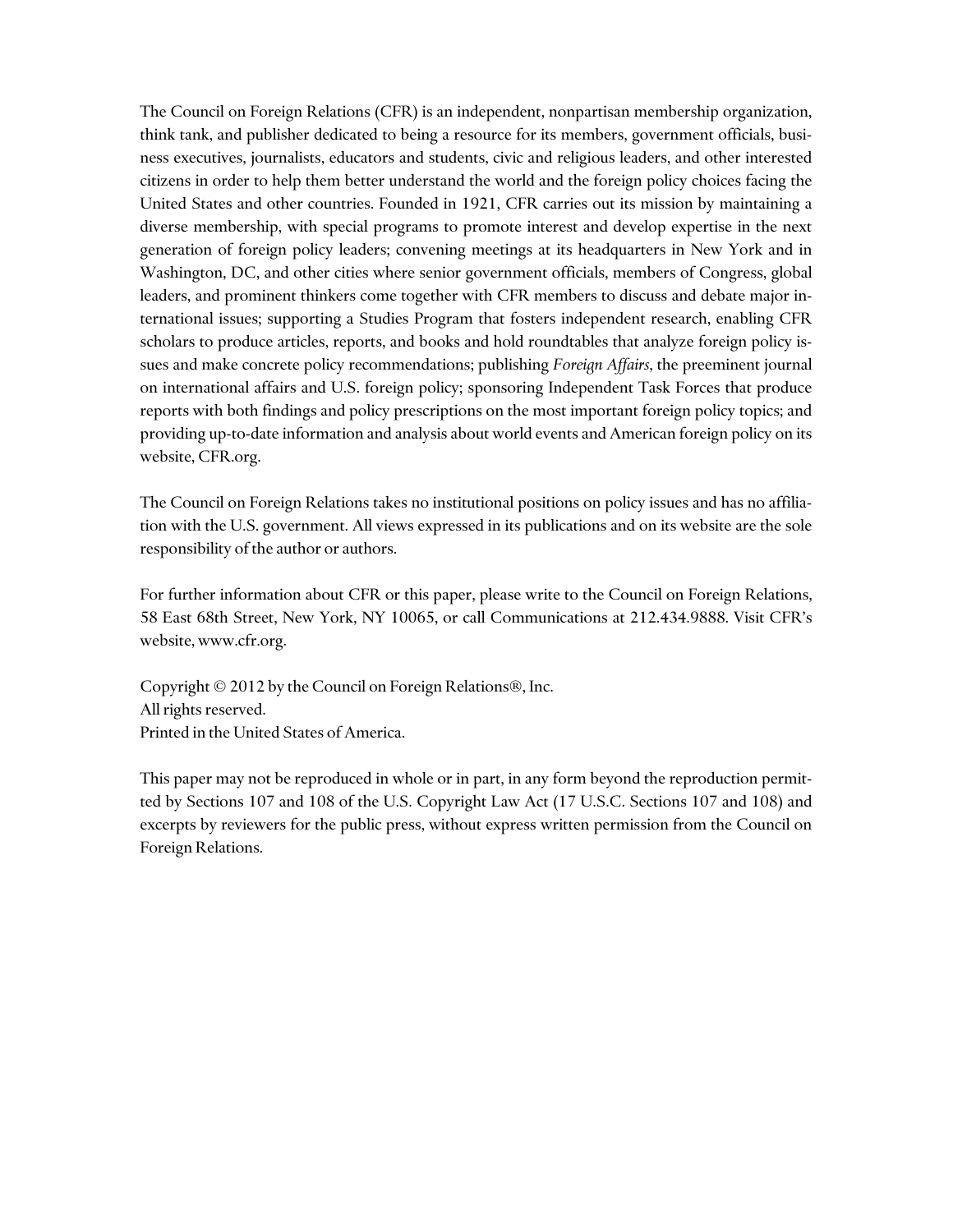## Exceptionalism and Beyond

In the 250 years since its founding, the United States has been both exceptional and indispensable: exceptional because it was the most liberal and democratic state in world politics, and indispensable because it had sufficient size and power to protect and expand the community of free states during an era when they were rare, and when rival great powers animated by radical antiliberal ideologies made serious bids to extinguish liberal democracy and dominate the world. By the turn of the twenty-first century, the United States had played a major role in producing a world order that was more peaceful, prosperous, and free for more people than ever before in history.

Today, the United States is no longer as exceptional and indispensable precisely because of its success in creating a free world order in which so many states are liberal, capitalist, and democratic. This democratic world is America's greatest accomplishment, but it also provides a new set of opportunities and challenges that the United States has been slow to recognize and address. The failure to formulate a new foreign policy strategy will jeopardize this global accomplishment and also miss a historic opportunity to reestablish the domestic foundations of U.S. leadership.

Reframing American grand strategy begins with the recognition that the world has fundamentally changed. The world is now predominantly democratic, and includes both the old trilateral core of North America, Europe, and Japan and rising non-Western and postcolonial democracies. However, community among democracies is weak. With power shifting among the North, South, East, and West, there is a danger that new rivalries will arise, the world will fragment, and democratic states will not be up to the task of cooperating to meet common problems.

American grand strategy should be refocused on initiating a new phase of liberal internationalism that renews and deepens democracy globally, prevents democratic backsliding, and strengthens and consolidates bonds among democratic states. By pursuing this strategic focus, the United States would once again embrace democracy promotion, but based on a strategy of attraction—the pull of success rather than the push of power. In short, it must aim to ensure that the dominant reality in world politics in the coming decades is a community of democracies leading global efforts to solve problems, rather than a world of weak global institutions and rising great power rivalries.

This new grand strategy would carry forward the longstanding and largely successful American project of liberal internationalism—the effort to build an open and rule-based world order centered on institutionalized cooperation among democracies. This next phase of "democratic internationalism" would return liberal internationalism to its roots in social democratic ideals, seek to redress imbalances within the democratic world between fundamentalist capitalism and socioeconomic equity, and move toward a posthegemonic system of global governance in which the United States increasingly shares authority with other democracies.

Democratic internationalism is appealing as an American grand strategy not only because it is consistent with American values, but also because it acknowledges that the world includes a vast and diverse array of democracies and confronts a cascade of interdependencies—some quite novel—that must be managed to sustain economic well-being. At the same time, mindsets, legacies, and suspi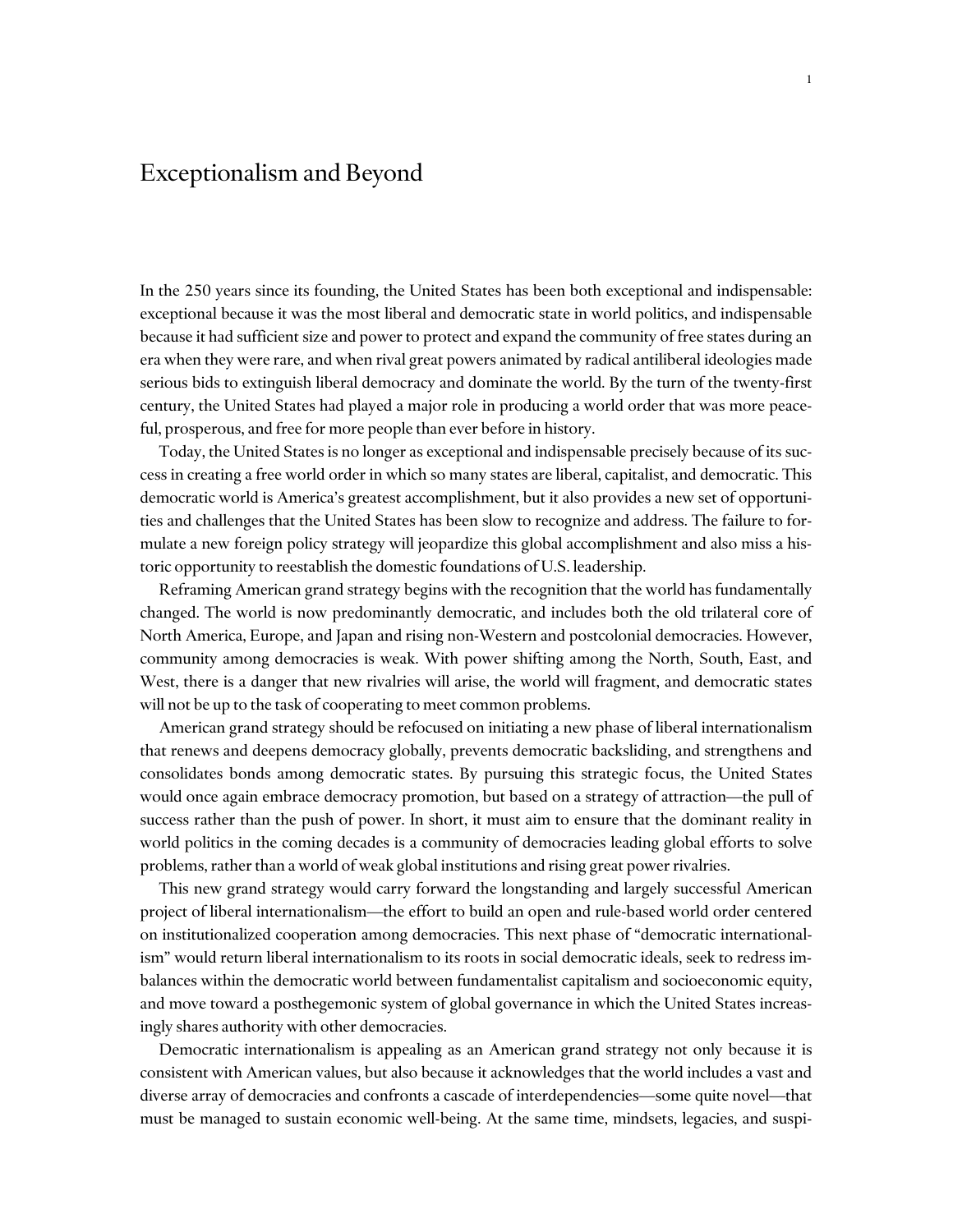cions inherited from the past undermine community and common problem-solving, and risk fueling new great power rivalries. By exploiting America's relative advantages and refurbishing the most successful elements of the twentieth-century liberal world order, a new grand strategy of democratic internationalism offers the most promising approach to addressing pressing domestic and global problems alike.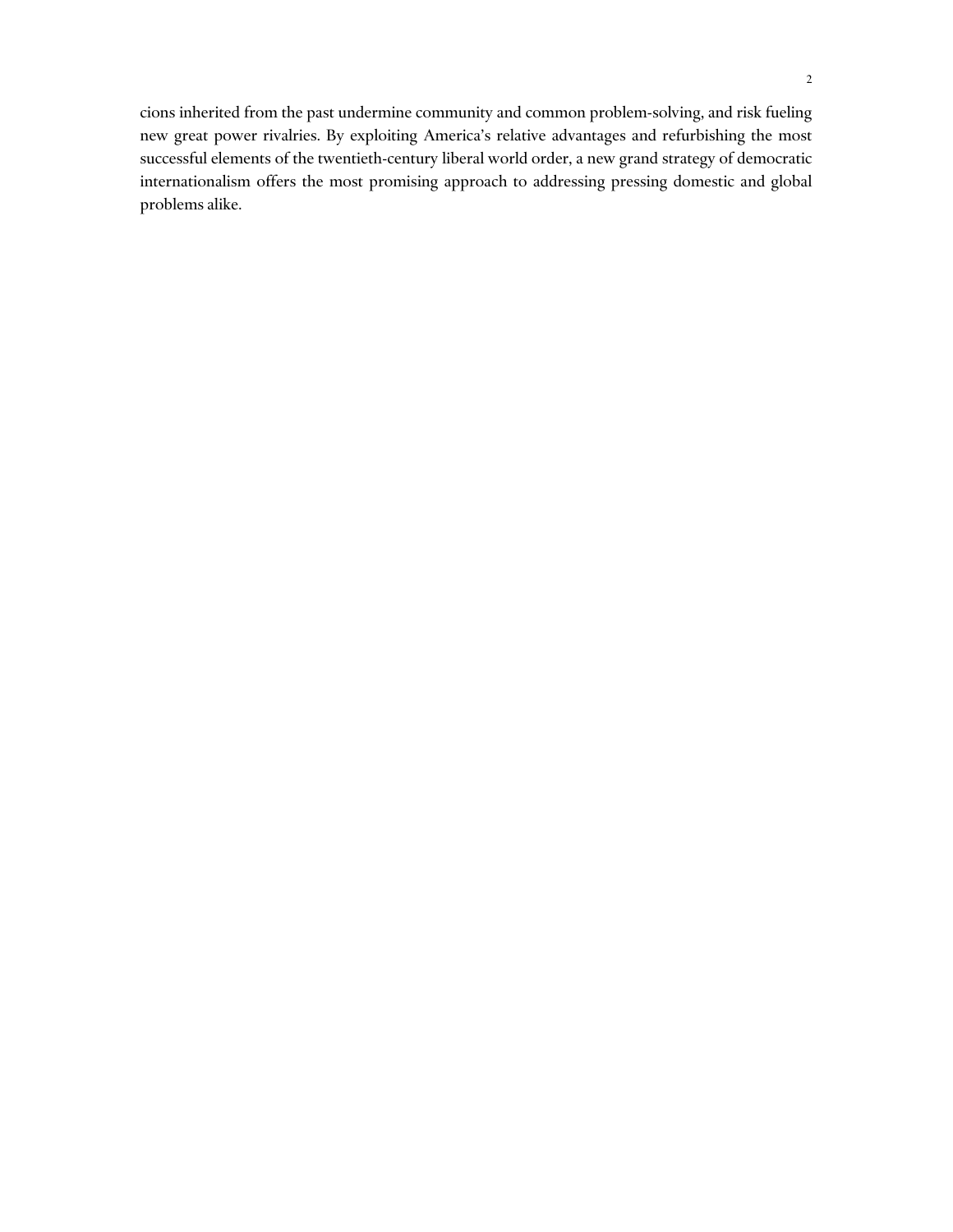## American Success and New Opportunities

## *THE AMERICAN ACCOMPLISHMENT AND LIBERAL INTERNATIONALISM*

Over the past half-century—what is often called the "American century"—the United States enjoyed extraordinary success, growth, and influence. It was not only the pivotal "arsenal" in the defense of democracy but also the principal exemplar of democratic capitalism that held enormous appeal around the world. During this era, the United States was simultaneously locked in a geopolitical and ideological bipolar struggle with the Soviet Union and, within the free world community, acknowledged as the leader and defender of a broad community of democratic capitalist countries. Not surprisingly, therefore, the United States pursued a multifaceted grand strategy. It played the role of Cold War leader of a coalition in global great power rivalry. It was also the indispensable leader in building order and cooperation within the free world camp. At the same time, the United States often employed its immense influence to advance a universalistic program of human betterment centered on political democracy, market capitalism, free trade, human rights, national self-determination, and international law and organization.<sup>1</sup>

 Liberal internationalism heavily influenced U.S. officials who built world order. This program aimed to ensure a stable peace, widespread prosperity and economic development, and democracy and individual liberty. It also sought to moderate great power rivalry through accommodation, selfrestraint, and diplomacy as well as to govern global public goods with international law, regimes, and organizations.2 At the core of liberal internationalism is a commitment to liberal democracy—the conviction that government derives authority from the consent of the governed, that politics must advance the interests of the masses rather than just those of the elites, and that the basic rights of individuals should be protected. The United States did, at times, deviate from liberal internationalist ideals, sometimes quite dramatically in its military interventions and choice of allies. As a result, many Americans and many of the international beneficiaries of American liberal internationalism tend to underappreciate all that it accomplished.3

This free world project rested on distinct domestic foundations, reflecting the historical experiences of the United States during the early and mid-twentieth century. Specifically, American liberal internationalism was shaped and enabled by the domestic programs of the Progressives, the New Deal, and the Great Society. These initiatives aimed to address the U.S. economic, social, and racial inequalities, create a free but efficiently regulated capitalism, recast the American state for an industrializing and globalizing world, and adapt the U.S. constitutional order and the pursuit of freedom to modernity.4

The New Deal was more than a domestic economic recovery program; it also sought to reframe state-market relations, broaden domestic social opportunity and equity, expand health and social welfare, and encourage resource conservation. The United States was a successful model that other states sought to emulate because of its major strides toward realizing the goals of liberty and democracy. U.S. solutions to the great social and economic crises of capitalism and industrialism were supe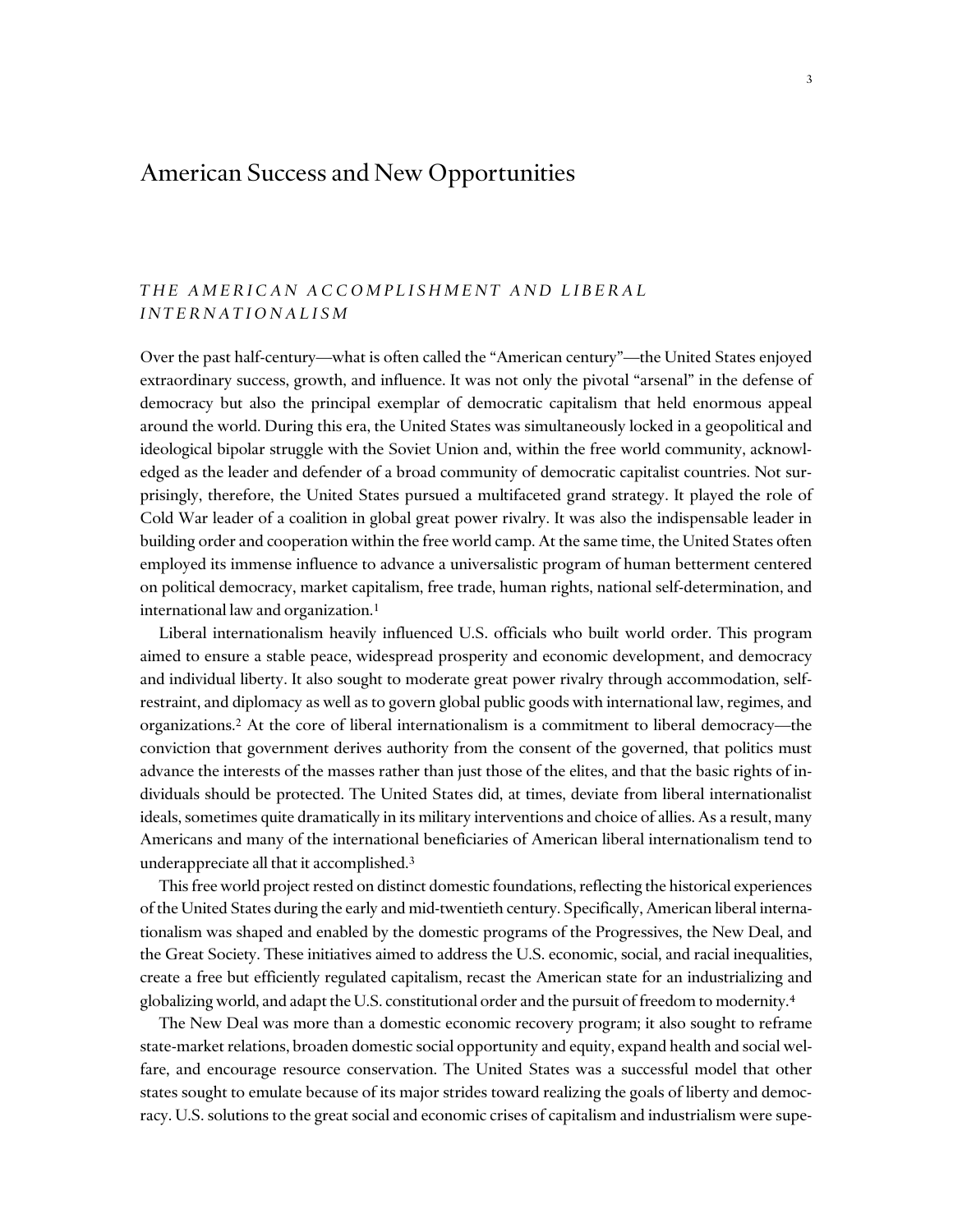rior and more appealing than its fascist, authoritarian, and communist rivals. Though the American model was different from the European model, the combination of the New Deal and Cold War national mobilization, manifested in programs like the GI Bill and the Defense Education Act, produced the most equitable period in the United States during the twentieth century. During the tumultuous years of the Cold War, the domestic progressive liberal democratic program further added to U.S. strength and appeal with its domestic victories in expanding civil rights. This cluster of liberal democratic programs provided the foundations of the American system in the mid-twentieth century when it was performing most effectively and when it was realizing its greatest international accomplishments.

The growth of U.S. global influence helped usher in a new period of modernization and progress for many parts of the world. The community of advanced democracies enjoyed great increases in prosperity, as well as unprecedented peace that muted historical rivalries. As the democratic world expanded—both in wealth and members—the resulting global democratic alliance had both sufficient aggregate resources and the ideological appeal to contain and ultimately convert adversaries. Simultaneously, the capitalist system defended by the United States contributed to the emergence of a sizable and prosperous middle class. Improvements in the living standard legitimized the wider American-led order and inspired imitation (at least among advanced industrial countries). The liberal order also championed institutions, regimes, and international law to manage transnational challenges. With the end of the Cold War and the general collapse of communism, the number of democracies grew rapidly and it seemed to mark the "end of history."5 Many observers presumed that all other countries would eventually join the free world community.

#### *THE HORIZON OF PROBLEMS*

This triumphalist moment is over. Within the United States, the domestic foundations of liberal and democratic internationalism have eroded, casting doubt on the country's continued ability to advance or lead the free world. Public support for an expansive U.S. international role has declined, and the United States has shifted from generally supporting international law and organization to adopting a much more ambivalent and selective posture. Public opinion on global issues is still broadly internationalist, but opponents of new international commitments in areas such as arms control, international law, and the environment have grown more vocal and influential.6 Liberal internationalism as an American grand strategy is increasingly under attack in the United States by neoconservatives and new sovereigntists who directly challenge its goals and policies. In addition, a virulent nativist, neonationalist rhetoric conjures the third world as a threat, and even tries to twist liberal internationalism into a threat to America, rather than an expression of American values and a source of its success.7

Democracies everywhere are facing internal difficulties. The older Western democracies are experiencing rising inequality, economic stagnation, fiscal crises, and political gridlock.8 Many newer and poorer democracies, meanwhile, are beset by corruption, backsliding, and rising inequality. The great "third wave" of democratization seems to have crested, and may be receding. As democracies fail to address problems, their domestic legitimacy is diminished and increasingly challenged by resurgent nationalist, populist, and xenophobic movements. These collective shortcomings cast a dark shadow over the democratic future.9

Moreover, the democratic world—precisely because it is so enlarged—has become increasingly diverse. As a result, the democratic community is less capable of shoring up the liberal international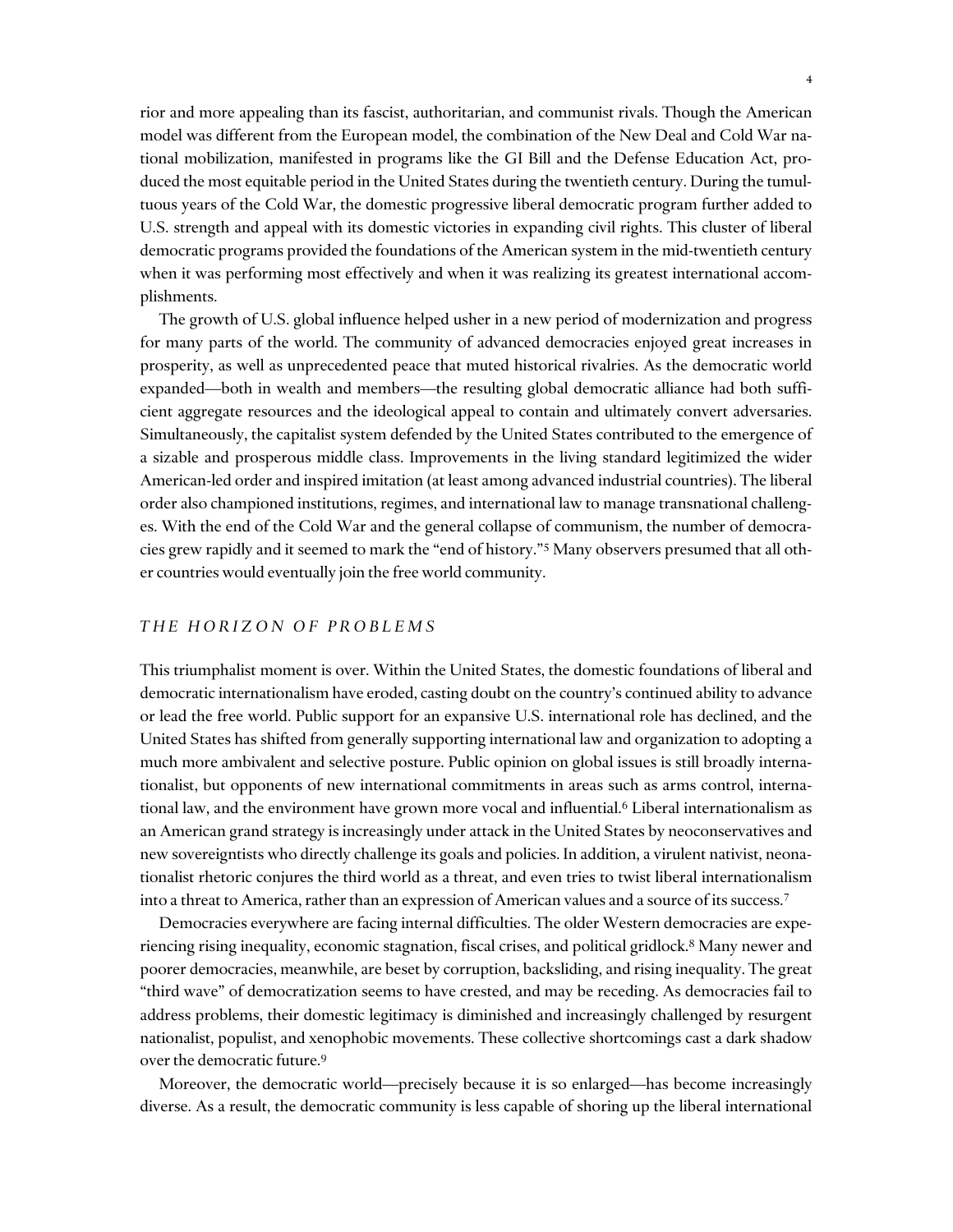order. Among democracies, the United States finds itself an outlier, as other democratic states surpass it on various measures of democratic performance like equity, opportunity, and institutional effectiveness. Beyond cultural and historical diversity, foreign policy mindsets mired in the past often impede cooperation among democracies. Enduring ideologies of anticolonialism and anti-Americanism can impede solidarity with the United States, while the later continues to exhibit exceptionalist and triumphalist tendencies.10 If these divisions grow, they could ignite great power rivalry among democracies from different regions. This would not only jeopardize the democratic character of these states but also create opportunities for nondemocratic revisionist states—such as China—to build larger coalitions of their own.11

Finally, even if the United States remains committed to liberal internationalism, the global distribution of power is shifting away from the United States and its strong democratic allies in Europe. Some observers suggest that the relative decline of the United States will undermine its historical leadership in promoting liberal internationalism and be accompanied by renewed great power rivalry, the rise of non-Western autocratic states, and perhaps even the emergence of a new systemic alternative to liberal democratic capitalism.12 For other observers, China and Russia are revisionist challengers, offering alternative nondemocratic models of political and economic development.13

 In sum, the United States is weakening, problems are proliferating, and foundations are eroding. Problems associated with complex interdependence are rising rapidly, while the impetus and momentum for multilateral problem solving and global governance lag far behind. International cooperation seems to have succumbed to gridlock in multiple areas, such as the environment, trade, United Nations (UN) reform, and the global nonproliferation regime.<sup>14</sup> At the same time, anemic global institutions are incapable of addressing new security problems, from failed states and zones of anarchic warlordism to transnational terrorism and crime to resource rivalries and resilient petroauthoritarianism. Critics and pessimists suggest that these developments call into question the future of liberal internationalism and the free world project. Given this context, prospects appear bleak for the future of the democratic community, liberal internationalism, and U.S. leadership.

However, there are strong grounds for optimism. The United States is still the wealthiest, most powerful, and most ideologically influential country in the world, and its potential to shape the world in positive ways remains greater than that of any other nation. Furthermore, the world of democracies is threatened less by lethal external adversaries and ideological challengers than by the problems of modern democracy itself. In short, the fate of democracies rests largely in their own hands.

#### *THE DEMOCRATIC WORLD AND ITS OPPORTUNITIES*

A grand strategy of democratic internationalism holds promise because it builds on and exploits the opportunities of a heavily democratic world. Given its own history of liberal democratic reforms, the United States remains uniquely positioned to pursue a strategy of global democratic renewal. U.S. grand strategy has failed to adapt to the end of the Cold War, the decline of the unipolar moment, and the end of American exceptionalism. After three waves of democratization over the past two centuries, today democracies make up over half of the nearly two hundred countries in the world including many of the most powerful nations. The result is a world in which the most powerful, the richest, and the most populous states are largely democratic.15 Wealth, population, and power among democracies are also widely distributed, making the democratic world itself more multipolar. This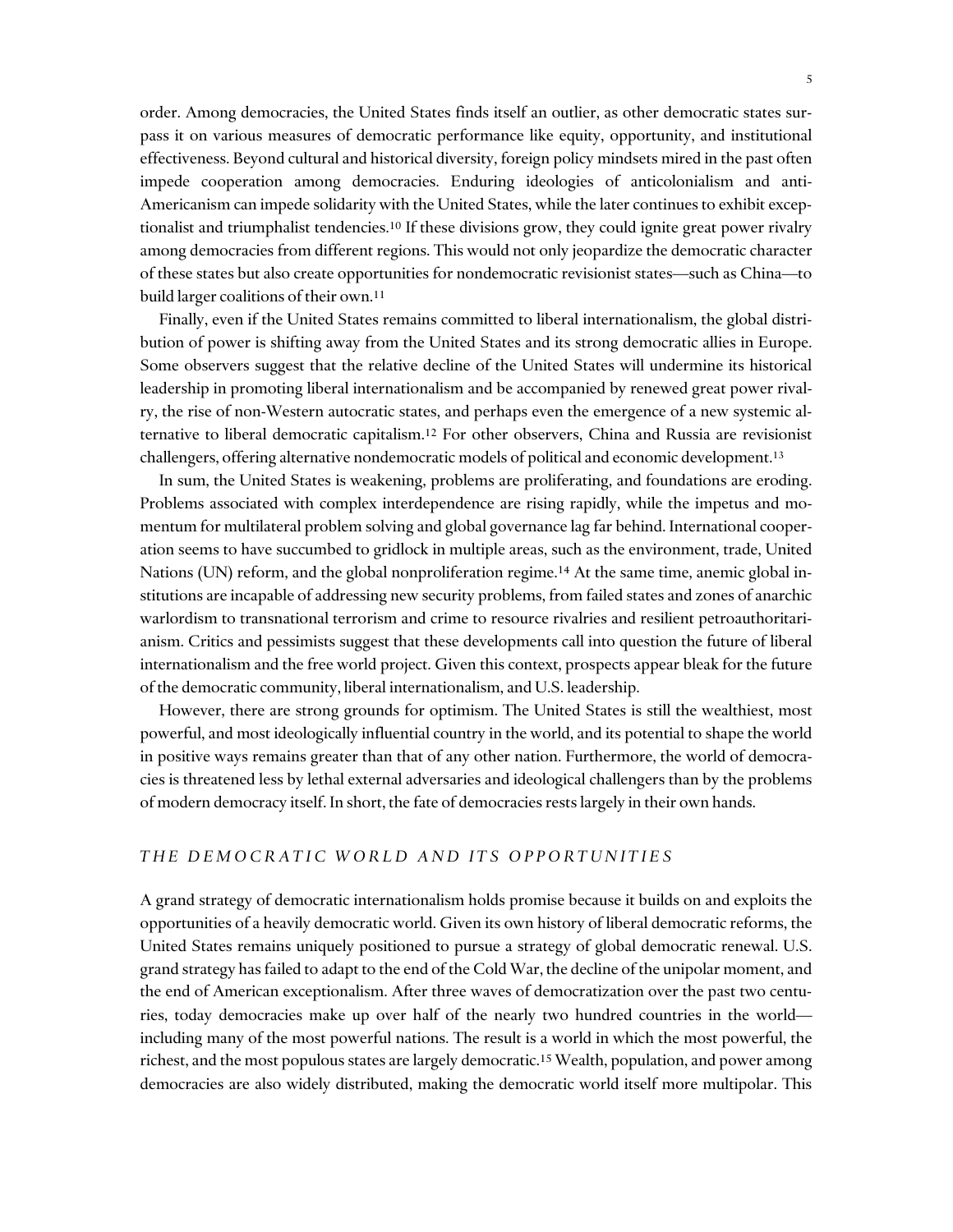new democratic world presents an unprecedented opportunity for the United States to cultivate a democratic community reflecting U.S. interests and those of its democratic partners.

 The recent democratic expansion has greatly increased diversity among the democracies. The democratic world is no longer primarily Anglo-American or even Western. It now includes countries in every region of the world, spanning civilizational lines (Japan, South Korea, India, and Turkey), former rivals (Germany and Japan), historical allies (Canada, Britain, and France), former colonial states (India, Indonesia, Ghana, and South Africa), and hemispheric neighbors (Mexico, Brazil, and Argentina). Democracies are old and new, Western and non-Western, colonial and postcolonial, and highly developed, rapidly developing, and underdeveloped. These diverse members of the democratic world also have divergent views about themselves, their place in the world, and their futures that are heavily burdened by historical legacies.<sup>16</sup>

Notwithstanding their number and diversity, democracies are increasingly interdependent. They have forged new connections though rising trade, fresh international development initiatives, migration across borders, international media connections, and environmental interdependence. It is these increasingly complex interdependencies and links that have generated many of their common problems.

The advanced Western democracies and many of the rising non-Western democracies face many parallel domestic problems associated with their increasingly convergent complex industrial economies. Many are grappling with rising income inequality, fiscal imbalances, chronic unemployment, and the provision of health, education, and welfare. Democracies are also struggling to sustain their earlier democratic accomplishments, most notably the New Deal welfare state, social democracy, and postcolonial development. And they are struggling to do this in the face of neoliberal globalization and the escape of capital from appropriate regulation.

Given these common and parallel problems, the opportunities and benefits of intensified democratic cooperation would be enormous. There are several types of opportunities: burden sharing, problem solving, and mutual learning.

First, the growth of the number of democracies creates possibilities for the United States to share burdens and responsibilities of maintaining the liberal international order and solving common global problems. With the shift in power and resources among the democracies, the United States no longer has sufficient preponderance to act as the sole provider of global public goods. Conversely, rising democracies now have resources and capacities that are undercommitted to providing such goods.

Second, given the uneven track record of liberal democracies in dealing with their problems, these nations, including the United States, could benefit enormously from studying policy tools used in other democracies and importing innovative and successful policies from one another. This potential for democratic world learning is particularly great precisely because the democracies are so diverse. Somewhere in the enlarged democratic world, solutions have been developed to virtually every problem that the democracies now face. Americans often speak of the fifty U.S. states as the "laboratories of democracy" where different approaches can be tried, and, if successful, copied at the national level. The enlarged international democratic world now offers even more models of success that can be copied.

Americans—both policymakers and the public—tend to be especially blind to many successful foreign models due to their exceptionalist assumptions about the special place of the United States in the world. For example, the United States might mitigate rising domestic inequality and chronic unemployment by learning from Germany's experience with youth apprenticeship, labor management boards, and unemployment practices that have helped it weather the recent crises of capitalism far better than many other mature democracies. On health care—the single biggest contributor to the increas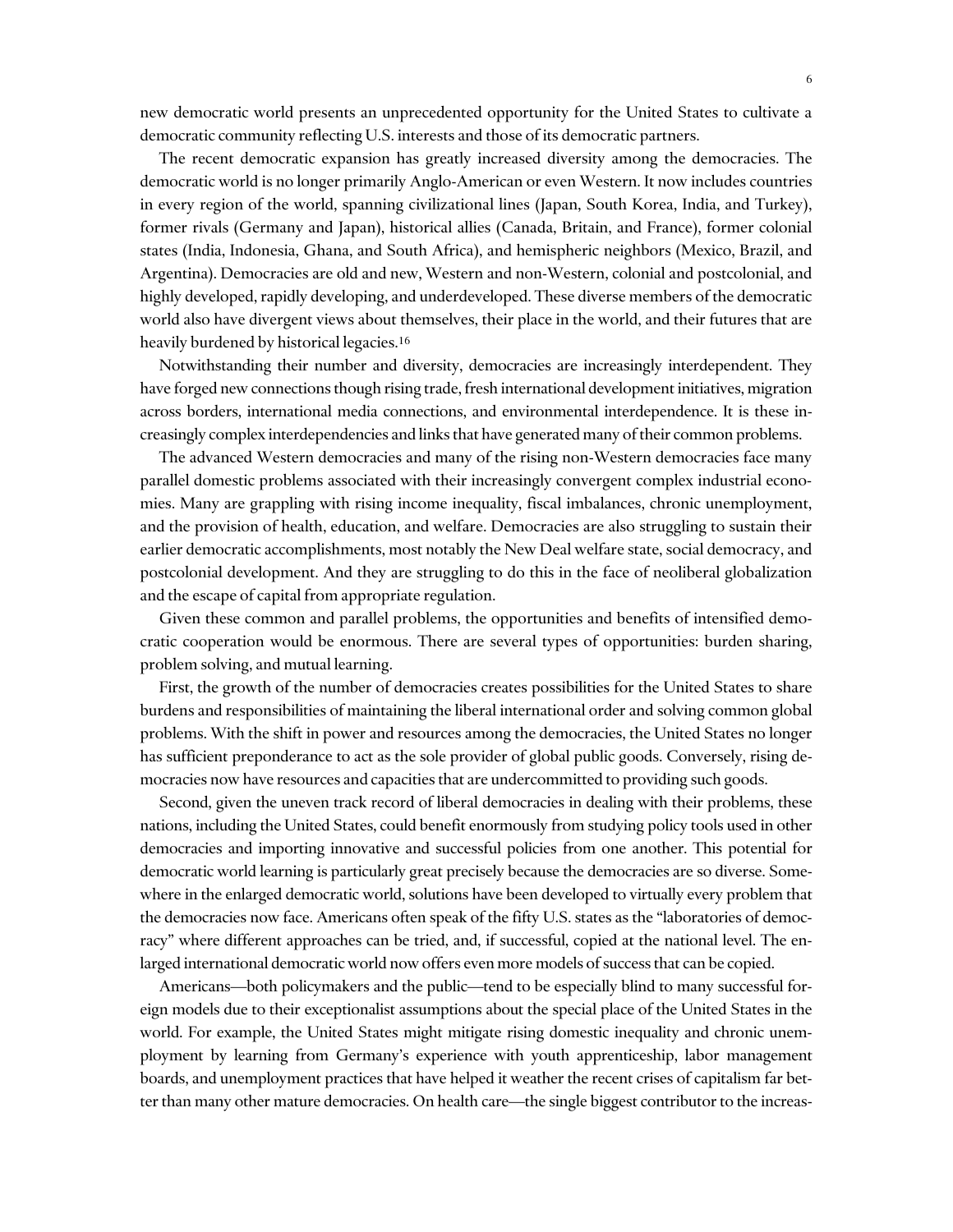ing insolvency of the U.S. government—the United States can copy successful programs in other OECD countries that deliver better health care at a fraction of the per capita cost of recent U.S. approaches. And the United States could help reverse the decline in voting participation by copying the citizenship practices from Australia, which has near universal participation and low citizen alienation.

Third, as an immigrant nation drawing from every region of the globe, the United States is uniquely positioned to realize the opportunities of this enlarged democratic world. Alone among the larger democratic states, the United States has a society that is a microcosm of the world's diversity, which creates opportunity for positive linkages.17 In a world of cheap transportation and communication, many U.S. immigrant populations—whether from Latin America, Asia, Africa, Europe, or the Middle East—sustain dense networks of family ties, economic partnerships, and ethnic and religious associations. Its globally linked and networked population gives the United States untapped opportunities to build community across the diverse democratic world.

It is often forgotten that such linkages are a product of the long struggle within the United States to realize the liberal progressive vision. Over two centuries and against great resistance, progressive forces in the United States systematically assaulted and diminished the original sin of slavery and the legacies of racism. Since the civil rights revolution in the 1960s, the United States has taken enormous strides toward combining a multiracial population with full and equal civil rights and adopting immigration policies that do not discriminate against non-Europeans. In sum, progressive U.S. legacies in civil rights and immigration policies give the nation a unique perspective that is helpful in providing leadership. To the extent that contemporary backlash movements within the United States undo these progressive legacies and narrow the canopy of American identity, then these bridges and their opportunities will be lost.

Fourth, the size and success of the democratic world opens the opportunity to further democracy promotion with a strategy of "pulling" by attracting.18 If the democratic world becomes a community and successfully addresses internal, bilateral, and multilateral problems, then democracy becomes more attractive. In so doing, it strengthens the prodemocratic forces in countries that are nondemocratic or are only partially so. Conversely, a failure of existing democracies to democratically solve problems and cooperate among themselves will reduce the appeal of democracy. Furthermore, democratic cooperation diminishes the opportunities for revisionist challengers, systemic alternatives, and unfavorable realignments.

But before these opportunities can be realized, democracies must develop a stronger sense of community. Paradoxically, as the world has become more democratic and interdependent, solidarity among the democracies is now much less than it was during the period of American preeminence. This growing "democratic community gap" is a reflection of both a greater diversity and a lessened sense of mortal external threat. And that gap among the democracies is eroding at precisely the moment when community—and the cooperation it fosters—is most needed.

### *THE GRAND STRATEGY OF DEMOCRATIC INTERNATIONALISM*

For this new world, the United States needs a new grand strategy: democratic internationalism. The overall aim of this strategy is order building, both domestic and international, to create a world in which peace, prosperity, and freedom are widely shared. A liberal world order is marked by openness, sovereign equality, respect for human rights, democratic accountability, widely shared economic opportunity, and the muting of great power rivalry, as well as collective efforts to keep the peace,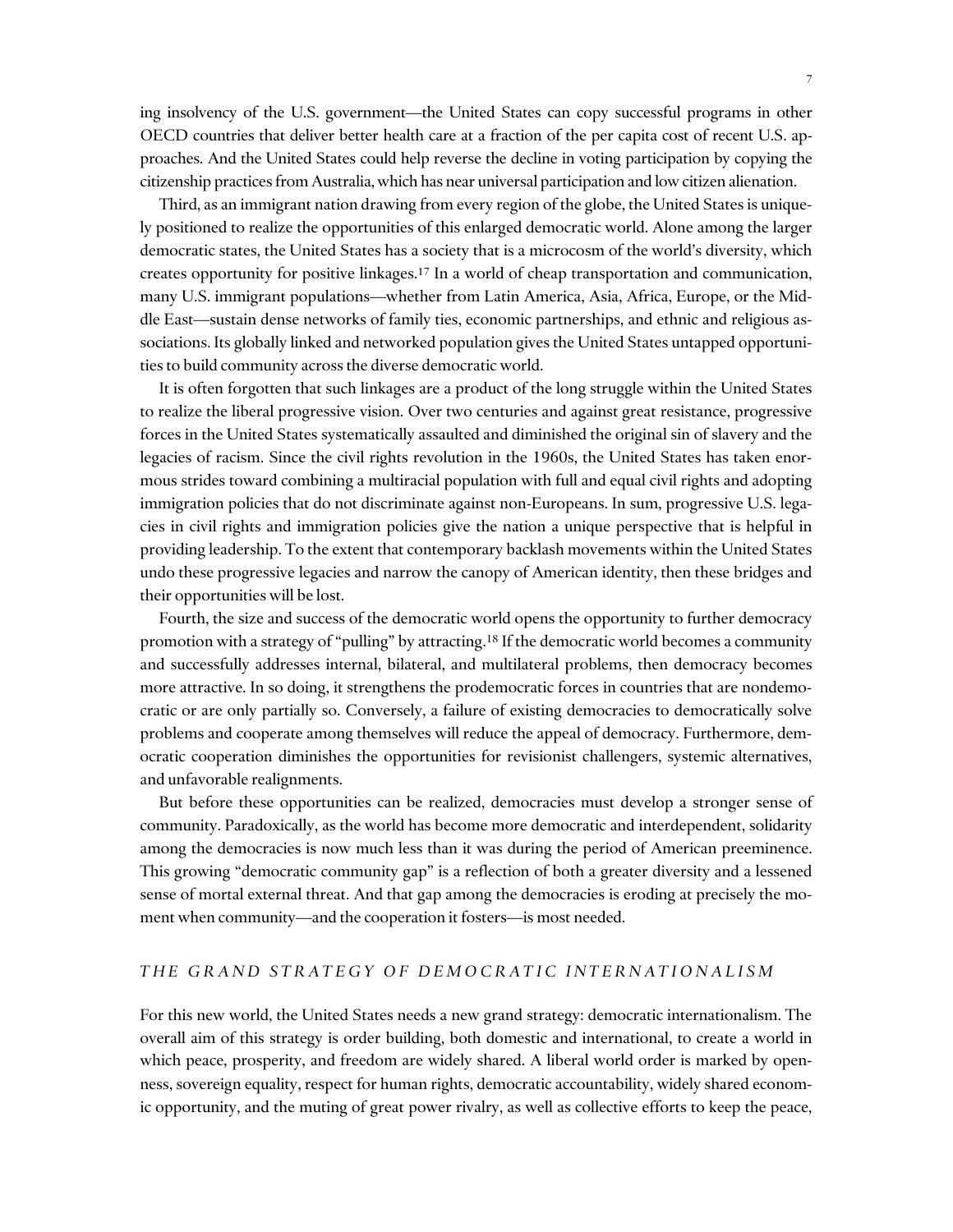promote the rule of law, and sustain an array of international institutions tailored to solving and managing the problems of interdependence and common global problems.<sup>19</sup>

This vision has deep roots, but the conditions for its realization are more favorable today than at any point in history. In Woodrow Wilson's era, democracies were few, interdependence was relatively low, and much of the world was locked into European imperial bondage. In Franklin D. Roosevelt and Harry S. Truman's era, much of the world was still in empires, the few democracies that existed were precarious and under assault, and liberal order building largely proceeded within the beleaguered free world camp.<sup>20</sup> More recently, over the past three decades, U.S. foreign policy has been consumed with the collapse of communism, the global war on terrorism, and the disorders of the Middle East. These problems remain, but such a narrowly focused American grand strategy has overlooked the opportunities and problems presented by the enlarged democratic world. In the past, the obstacles to the universal realization of the liberal vision were almost insurmountable and located outside the democratic world. Today, the realization of the worldwide triumph of the liberal vision is within reach and the obstacles are located primarily within the democratic world.

Pivoting toward the democratic world entails a greater focus on stabilizing and deepening. Policymakers should direct more attention to consolidate fragile democracies and refurbish institutions in older democracies. At the same time, democratic internationalism involves less democratic expansion—and, in particular, less coercive democracy promotion. Specifically, an American grand strategy of democratic internationalism should pursue five goals: increasing equality of opportunity, assuming responsibility, smartly managing interdependence, leading coalitions and recasting global bargains, and building the democratic community. This is a grand strategy for the present and future that builds on deep historical foundations and more recent U.S. foreign policy initiatives. Developing and implementing programs to realize each of these five goals should be at the center of U.S. foreign policy.

First, *increasing equality of opportunity* means restoring and extending liberal and social democracy throughout the democratic world.21 Tackling the maldistribution of wealth, income, and opportunity that has increasingly marked contemporary democracies requires reversing many of the policies of Reagan-Thatcher fundamentalist capitalism. The first priority of democratic internationalism is to grapple with runaway globalization and the neoliberal turn to unregulated capitalism that has skewed liberal order building and spawned divisions among the liberal democracies. More specifically, the equity agenda requires the restoration of progressive income taxation and heavy taxation of large estates, and greater roles for workers and their unions in corporate governance.<sup>22</sup> It requires effective regulation of financial institutions and offshore tax havens. The equity agenda also necessitates a redressing of the intergenerational contributions and benefits in spending on social security and health.

Second, *assuming responsibility* means that the first step in solving global problems is solving national ones. And the first step in solving national problems is for people to take responsibility as individuals and communities. American institutions—public and private—should undertake efforts to cultivate good citizenship. The aim should be citizenship in which the claims for rights and opportunities are balanced between a sense of individual responsibility and a willingness to contribute to public problem solving.23 For instance, the first step in addressing global climate change is for individuals, corporations, and local governments to reduce their contribution to the problem. Another initiative would encourage individuals, families, and communities to take responsibility for maintaining their health in order to reduce the necessity of expensive health care.

Third, *smartly managing interdependence* involves building international institutions in new and experimental ways. Rather than automatically building larger transnational or supranational bodies and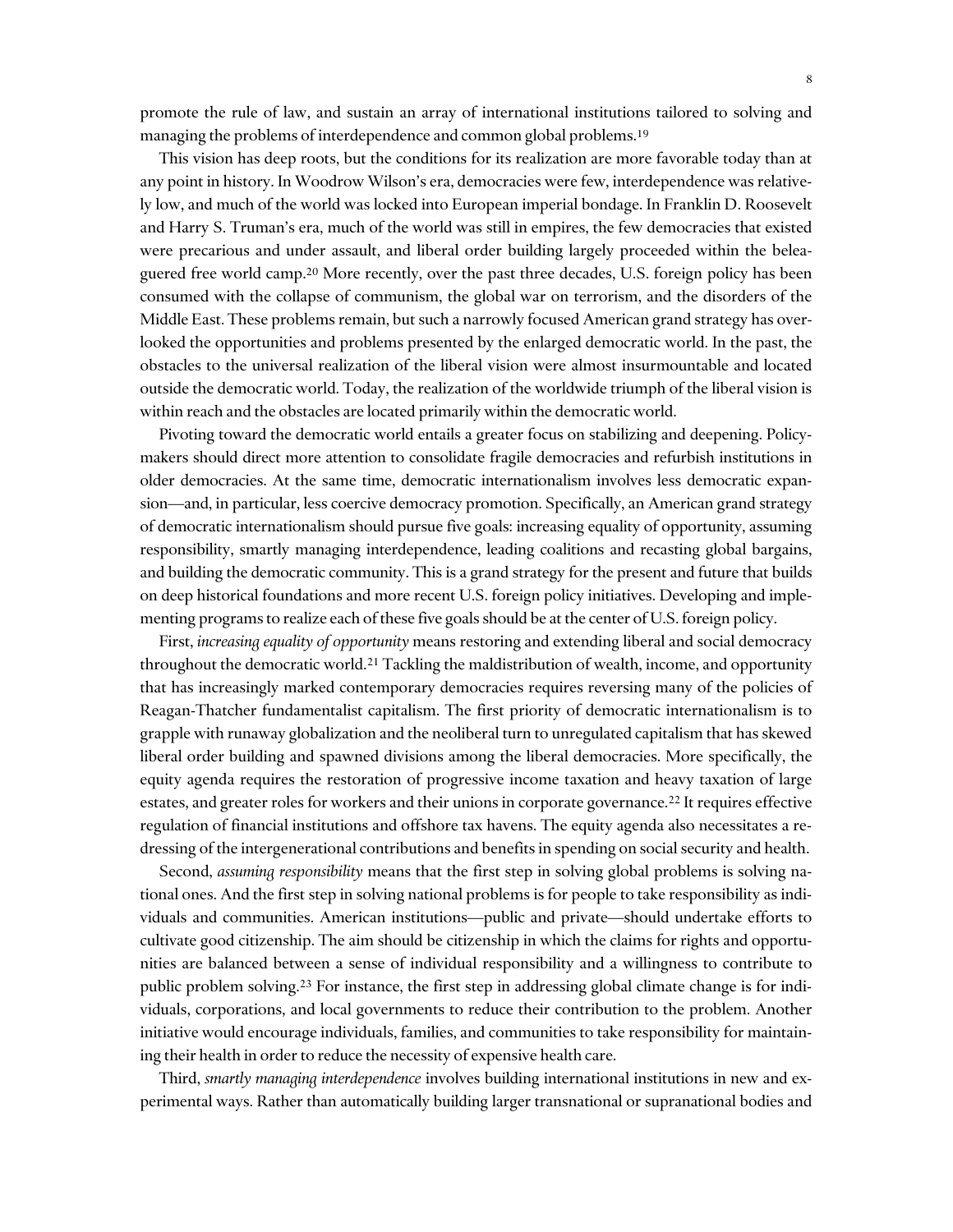organizations, the democratic community should explore networks, private-public partnerships, and informal groupings as frameworks for managing interdependence. The next generation of global governance will employ approaches that combine agendas of formal international institution building with complementary efforts and strategies from nongovernmental organizations, networks of research institutions, local governments, and corporations. The goal must be to leverage the energy of civil society actors and configure institutions that complement rather than supplant their activities.

Fourth, *bolstering coalitional leadership and recasting global bargains* means reconfiguring the rights and responsibilities in existing institutions to reflect the diffusion of power in an increasingly multipolar world. One example could include consolidating the British and French permanent vetobearing seats on the UN Security Council into a single European Union (EU) seat and extending permanent seats to rising democracies.24 Adjusting to multipolarity does not mean abandoning U.S. leadership. Coalitional leadership means that the United States will lead by collaboration and reciprocal agreement rather than rely on preponderance, threats, and coercion. Of course, the United States, like all other states, will need to be willing—in extreme cases—to employ armed force to protect core interests. Playing the role of coalitional leader will also require the United States to more readily support the proposals of others and abandon its Cold War and hegemonic tendency to assume that it has to be the prime source of initiatives and ideas.

Finally, *building community* requires developing more convergent self-understandings and mutual understandings among the democracies. To start with, democratic community cannot be assumed. The widespread use of the term exaggerates the extent of solidarity among the democracies.<sup>25</sup> Rather, democratic community should be seen as an aspiration that requires efforts and programs to achieve. Bridging the old established democracies with the new postcolonial democracies will require both sides to abandon perceptions and mindsets inherited from earlier eras. The United States will need to downplay the exceptionalist view of itself that blocks opportunities for copying successful innovations from other democracies and rankles the sensibilities of old allies and potential new friends. Closing the "democratic community gap" will require building links between the United States and numerous non-Western democracies, as well as with longstanding democracies strongly committed to robust government promotion of social and economic equity associated with social democracy. Bridging current divides will require overcoming anti-Europeanism in America and anti-Americanism in Europe, as well as anti-third worldism in America and anti-Americanism in the third world.

Democratic internationalism embodies a world view and offers proposals that are sharply different from competing schools of grand strategy. These major alternatives typically ignore the opportunities presented by the expanded democratic world, as well as the erosion of the domestic foundations of American preeminence. Two perspectives are particularly influential. The first, advanced by various realist and neoconservative thinkers, is a grand strategy of continued U.S. primacy, which presumes that the United States can still assert influence and control the international system, primarily through its unchallenged military might. This strategic vision combines a traditional view of the world in which military power matters most, and an exceptionalist self-image of the United States as the indispensable, even unique, champion of freedom.26 The second alternative grand strategy is retrenchment, advanced as a response to relative U.S. decline. For some, retrenchment is prudent; for others, it is necessary. Underpinning this strategic orientation is the perception that the world is increasingly populated by states whose interests clash with those of the United States, who are unwilling to respond favorably to American pressure, and who are unlikely to accept American leadership.27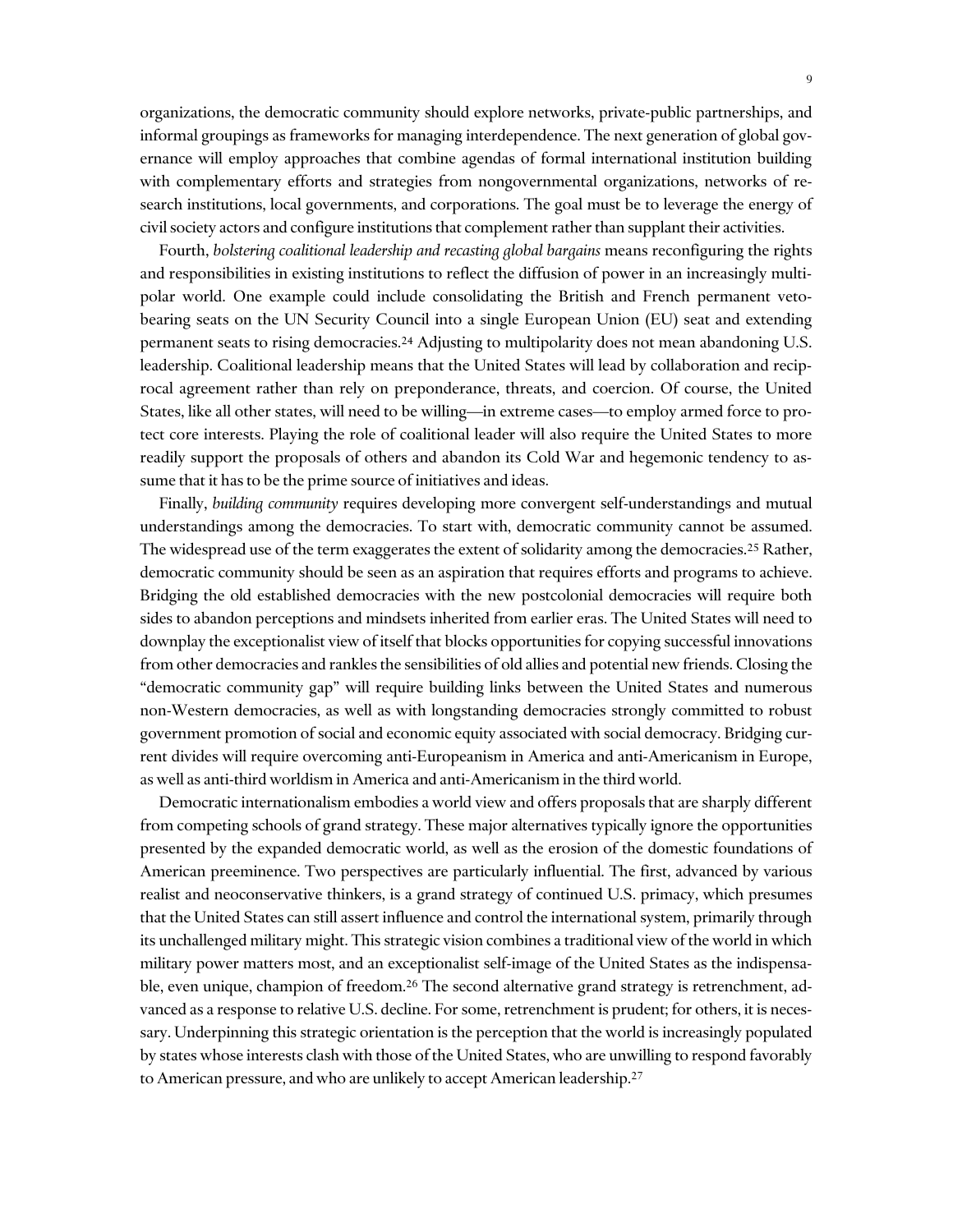A grand strategy of democratic internationalism is not new, but rather an extension of the basic approach that made the United States successful across the upheavals of the twentieth century. Adapting to the enlarged democratic world does not require the United States to abandon prior approaches, but rather to update and refurbish the historical foundations of its success to new circumstances.

Historically, U.S. liberal democratic internationalism had three components. The first was a commitment to a wide spectrum of rights and freedoms. Roosevelt's four freedoms included freedom from want, and the Atlantic Charter offered a vision of postwar order in which economic security would prevail. However, over the course of the Cold War, conservative domestic opponents of economic equity increasingly worked to block or overturn parts of the New Deal international program. The second component was a robust commitment to rebuilding a peaceful, rule-bound order among states. This included the establishment of the United Nations, the pursuit of international arms control, international peacekeeping, and the building of regimes to govern international relations in the global commons. The third historical component of U.S. democratic internationalism was a deeper progressivepragmatic mindset. This vision recognized the need to adapt policies, programs, and institutions to evolving realities of an industrializing and globalizing world propelled by technological change.

First, the United States triumphed in the great struggle of freedom against fascism and communism in the twentieth century, in part because of the near universal appeal of its animating principles of freedom and democracy. Within the United States, a bipartisan commitment to advance freedom globally benefited from important contributions by both parties. The United States that erected the architecture of the liberal world order was significantly shaped by the New Deal experience that began in the Roosevelt administration, carried into the Truman administrations through the Fair Deal, and then continued in Lyndon B. Johnson's Great Society. This long effort was animated by a comprehensive vision—both domestic and international—for human freedom and welfare.

American success was built on a capitalism that was significantly democratic and a liberalism that was significantly social. The Progressive, New Deal, and Great Society projects sought to recast the government's role in the economy, expand domestic social opportunity and equity, enlarge health and social welfare, and promote resource conservation. The United States was attractive to other nations because of these advances in realizing the goals of liberty and democracy. The United States demonstrated that its responses to the great social and economic crises of capitalism and industrialism were better than its fascist, authoritarian, and communist rivals' solutions. The New Deal, in combination with Cold War national mobilization, produced a period of both rapid economic growth and expansion of opportunity, along with a broadening of equality. During the tumultuous years of the Cold War, the domestic progressive liberal democratic program further added to American strength and appeal with its domestic victories in expanding civil rights. Though the U.S. model was different from the European model, it achieved a version of democratic capitalism and social liberalism that was comparable to the European social and Christian democratic accomplishments. Together, this cluster of liberal democratic undertakings provided the foundations for the United States' international success and the U.S.-led liberal international order.

The second part of America's liberal democratic formula for success was a foreign policy of liberal internationalism. Most important, with the New Deal, the United States became the "arsenal of democracy" against its powerful and predatory antiliberal rivals.28 During the Cold War, liberal cold warriors were part of the great domestic anticommunist foreign policy coalition, and a program of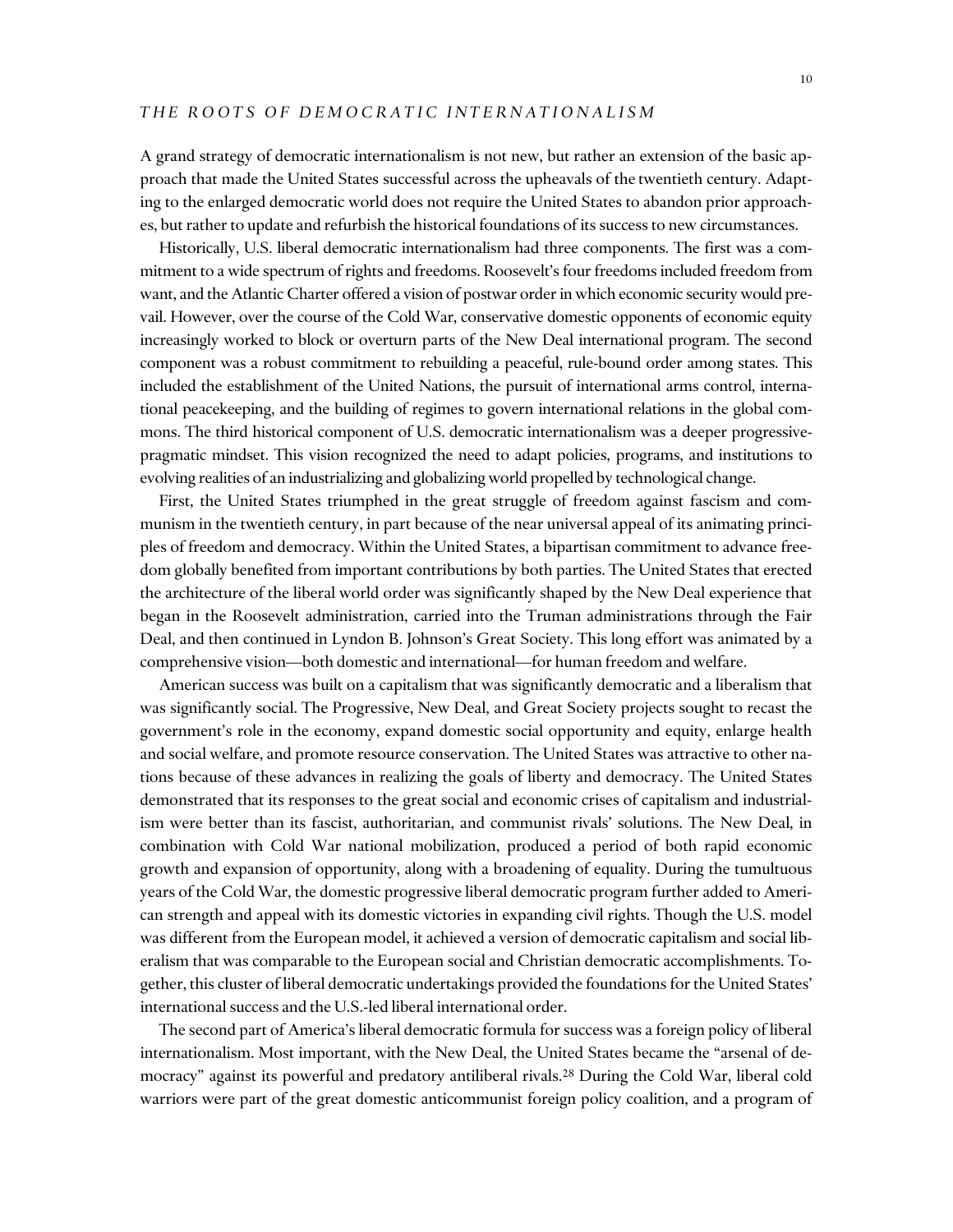liberal internationalism was woven into American Cold War grand strategy. Part of this grand strategy was the liberal internationalist program to accommodate the legitimate interests of other states, erect an architecture of security based on mutual restraint among all nations, and build universal institutions. The postwar U.S.-led order did not seek to punish or weaken its former adversaries, but rather to reconstruct them along New Deal lines and encourage and facilitate their integration into the wider liberal order—in part to make these countries Cold War bulwarks.29 Similarly, the Cold War ended not just because of the power of the United States and its allies, but also because the Western system offered a benign face to the Soviet Union and its allies, providing opportunities for integration and common institution building.30

This successful liberal internationalist grand strategy placed high priority not only on anticommunism and containment, but also more positively on the erection of universal global institutions (most notably the United Nations), free trade through the General Agreement on Tariffs and Trade (GATT) regime, international development and decolonization, and a new body of international law affirming universal human rights. Liberal internationalism also continued the historical U.S. opposition to empires, support for decolonization and national self-determination, and the dismantlement of the vast but moribund European empires in Asia and Africa (provided they were not replaced by—or in danger of being replaced by—communist regimes).31 Furthermore, the liberal internationalist program recognized that, given the destructive potential of nuclear weapons, security ultimately depended on the maintenance of peace. The United States was more than prepared to deter and counterbalance, but it also ultimately sought a world in which arms control, disarmament, and collective security would come to moderate and hopefully eventually replace warmaking as a feature of great power politics. From Franklin Roosevelt and Harry Truman through Jimmy Carter and Ronald Reagan, American presidents not only led the great military-political alliance to contain Soviet and communist power, but also repeatedly and prominently articulated ambitious goals and advanced programs to build a world order that was broadly liberal and democratic in character.

The third component of the U.S. liberal democratic formula for success was a progressive and pragmatic mindset. The United States prevailed not just because of its power, ideology, and domestic model, but also because it was remarkably good at adapting its domestic institutions and foreign policies to advance free world values in the face of profoundly shifting circumstances and challenges of the industrial revolution and early globalization. This mindset emerged in the early decades of the twentieth century, articulated by public philosophers, most notably John Dewey. This new understanding of the world and approach to government and politics regarded liberal democracy not simply as a system of formal rights, representations, and institutions, but also as a continuous experimental project of incremental adaptation and innovation in the face of continuously changing internal and external circumstances.32 This progressive pragmatism developed a new approach to the state as an instrument that should be reconfigured to solve practical problems produced by rising interdependence and complexity. Many of the features of successful U.S. government and statecraft during the twentieth century did not aim directly to redistribute wealth or mobilize power, but rather to regulate industrial society to promote the public interest.

In short, during the twentieth century, Americans built a complex "smart state," which simultaneously sought to regulate food and drugs for public health, reduce industrial environmental pollutants, and govern the sectors of transportation (railroads then airlines) and communications (radio, telephone, television, and Internet). Without these capacities to manage technology-based industrial capitalism, the United States would have had difficulty realizing democratic goals, producing power and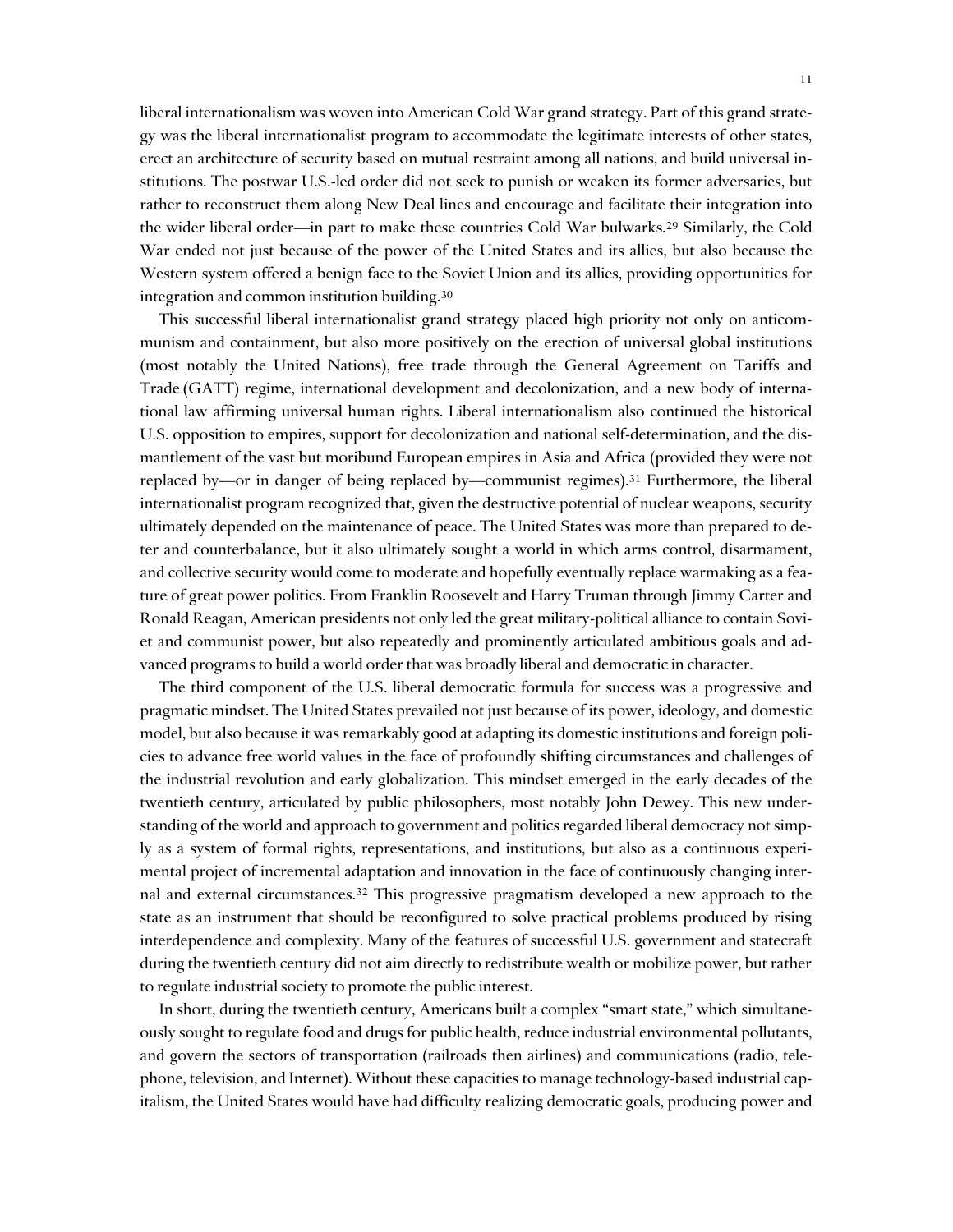wealth, and serving as an international model. This progressive and pragmatist approach did not entail a commitment to any specific regulatory scheme, but instead provided a broad intellectual framework for governance in the late modern era. Unfortunately, this part of the original U.S. formula for success is one that is often overlooked, taken for granted, and/or subject to unwarranted abuse by domestic critics and anti-internationalists. Without this formula, it would not have been the American century.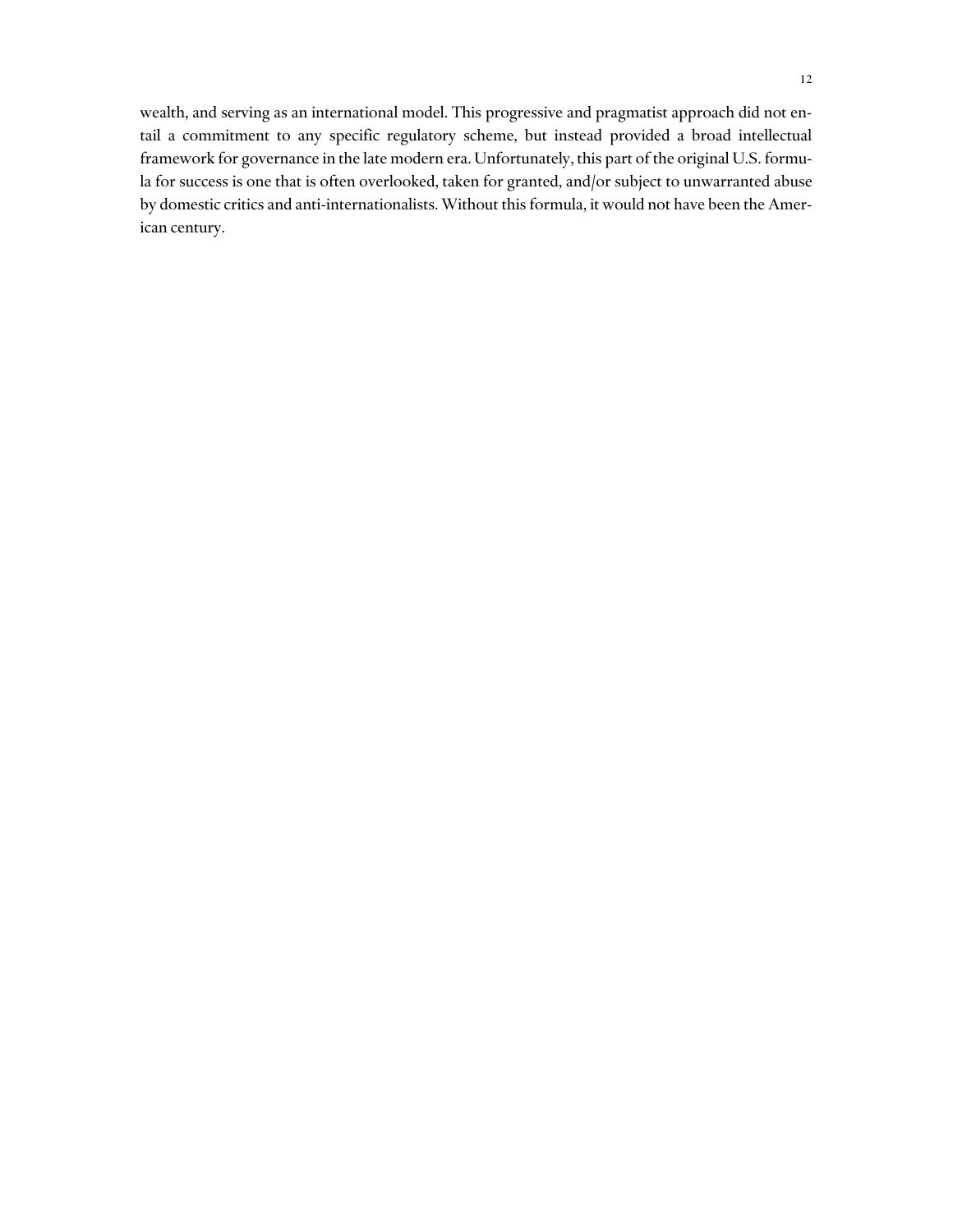## Democratic Internationalism and the World

The appeal of democratic internationalism lies in its ability to solve problems and exploit opportunities that exist in the enlarged and diverse democratic world. At a basic level, the world can be divided into three parts: old democracies, new democracies, and countries that are largely outside the democratic world. For each of these groups, it is instructive to ask three questions. First, what role did the American-led international order play in shaping the historical experiences and trajectories of these states, particularly in the second half of the twentieth century? Second, what are the lines of conflict and dispute within and across these major groupings? And third, how can the democratic internationalist program exploit these opportunities to solve problems and advance the free world project today?

#### *THE EURO-ATLANTIC WORLD*

The liberal democratic capitalist states of Europe are in important respects the "greater America."33 Taken together, these states have the largest economy in the world and a population substantially larger than that of the United States. Also, Europe has made many important advances in problem solving and in realizing free world goals. This "new Europe" has arisen from the great wars of nationstates and the open class warfare that convulsed European politics across the first decades of the twentieth century and that climaxed in the Second World War. Significantly, new Europe is the realization of the visions that many liberal internationalists and social democrats articulated for Europe: a region of liberal democratic states, regulated capitalism, and regional political and economic integration. Whatever Europe's contemporary problems, they pale in significance to the earlier problems that the new European order has successfully addressed.

The European order was, of course, built by Europeans, but the United States played a significant role in its transformation.<sup>34</sup> Throughout much of the twentieth century, European liberals and democrats looked at the United States as a model and a vital ally. The latter helped to vanquish fascism and communism, the two lethal adversaries that threatened to extinguish liberal capitalist democracy. In the wake of the Second World War, the Marshall Plan, the reconstruction of Germany, the North Atlantic Treaty Organization (NATO) alliance, the international free trade regime, and the American model of mass middle-class consumer society all played major roles in laying the foundations and shaping the prospects for free states in Europe. This is true both in terms of their internal political and economic evolution and their patterns of intraregional cooperation.35

 Though vastly more convergent than before the Second World War, the United States and the countries of Europe still have significant differences reflecting divergent historical experiences. The political economy of the postwar American and European order were both forms of what has been called "embedded liberalism."36 In the United States, this version of capitalist-state relations took the form of the New Deal. However, the United States moved, particularly since the 1980s, toward deregulation and diminished progressive taxation, creating a more neoliberal and laissez-faire system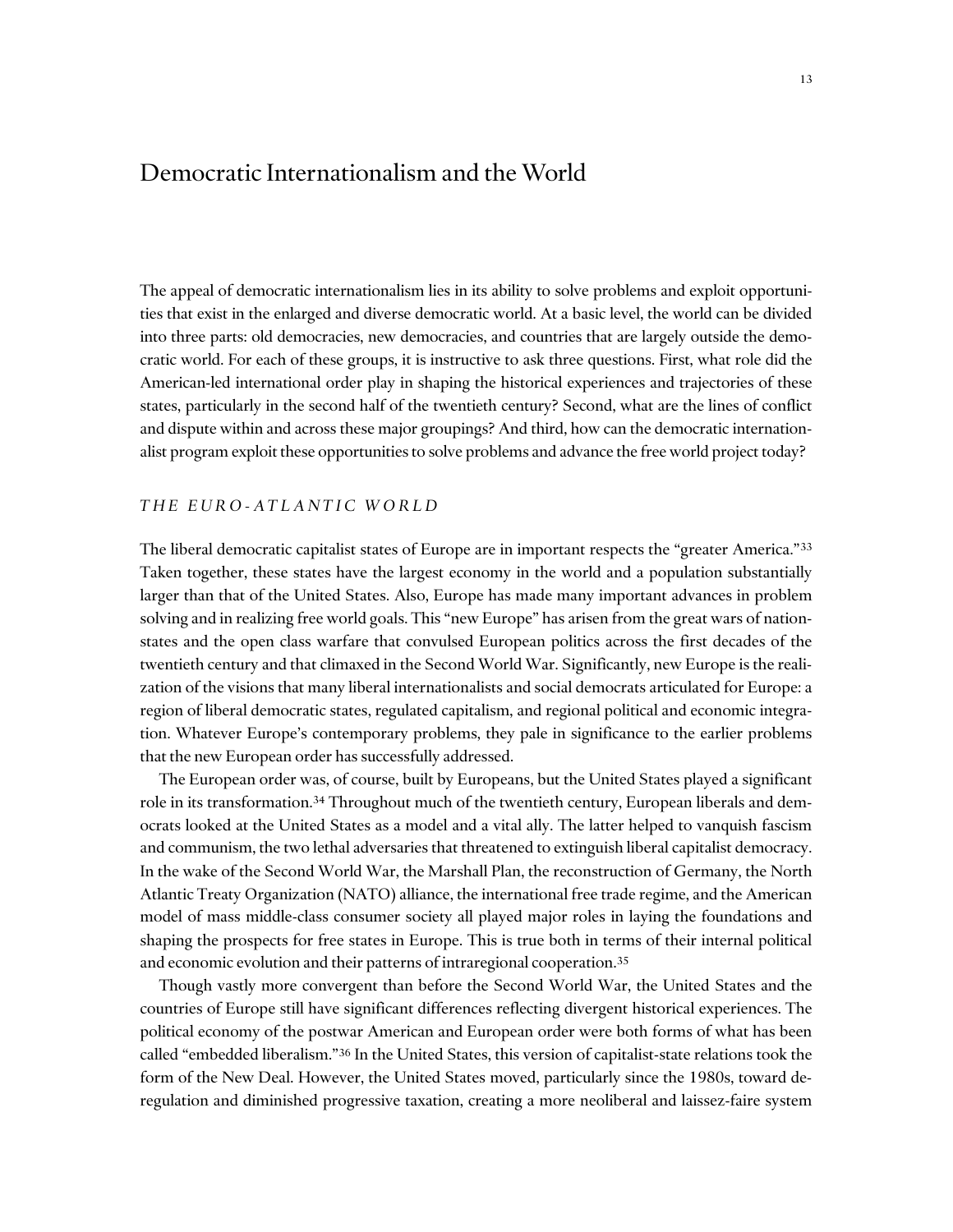that weakened fundamental parts of the New Deal state structure. In contrast, embedded liberalism in Europe took the form of social democracy and Christian democracy. Over the postwar era, the European version of capitalism in many ways became more embedded in the welfare state. Thus Europe and the United States continue to debate which model of capitalist-democratic state is preferable and more effective.37

Another Cold War legacy that divides the United States and Europe is rooted in the different roles they played in the Atlantic alliance. The United States played the role of liberal hegemon and European states assumed roles as junior allies—divergent roles that continue to shape how Europeans and Americans regard each other.<sup>38</sup> Europeans often look at the United States and see a country that is overarmed, too prone to use force, and increasingly hostile to international law and global institutions. Americans often look at Europe and see an ungrateful beneficiary of U.S. power and protection and resent the unacknowledged burden this has placed on the United States. These differences contribute to anti-Americanism in Europe and anti-Europeanism in America, stoking transatlantic distrust.

At the same time, Europe and the United States face an array of similarly difficult problems: economic stagnation, rising economic inequality, fiscal imbalances, rising debt, chronic youth unemployment, spiraling health-care costs, underfunded pension obligations, declining industrial competitiveness, and political gridlock. Their ability to address these problems will be profoundly shaped by the viability, legitimacy, and attractiveness of liberal democracy. The United States and Europe also face an unsettled global geopolitical environment produced by the shifting global economic balance and the rise of possible rivals, most notably China and Russia.

How can democratic internationalism contribute to revitalizing this transatlantic relationship at the core of the old democratic world? First, democratic internationalism directs attention to social and economic equity, speaking directly to the growing gaps and declining equality of opportunity in the United States. Movement by the United States toward the European social model is one method to restore the frayed domestic foundations of American leadership in the enlarged democratic world. Second, democratic internationalism's responsibility agenda can contribute to domestic renewal both in the United States and in Europe. It provides the basis for a revitalized form of embedded liberalism in which responsible citizens, associations, and localities take steps to both cushion the raw edges of capitalism and replace top-heavy bureaucratic forms of state regulation and social welfare provision.

Third, democratic internationalism's emphasis on tackling complex interdependence is particularly well suited to a large and growing set of industrial and postindustrial problems. In recent decades, Euro-American cooperation and leadership has been the indispensable foundation for building international institutions and solving problems, such as containing communism, advancing free trade, protecting the environment, and promoting human rights and democracy. Their joint leadership will continue to be necessary. Within the democratic world, the United States and Europe stand out. U.S. and European governments are highly developed and relatively capable of designing sophisticated regulation of modern economic interdependences and externalities. Solving the cascade of emerging global problems, perhaps most notably climate change, will depend on the globalization of regulatory state capacities using incentives and codes that mesh with—rather than replace—market and civic society activities. Across the centuries of their interaction, particularly since the industrial revolution, Americans and Europeans have repeatedly and productively borrowed ideas and policies from each other. In the early decades of the twentieth century, a network of American and European liberal progressives promoted a myriad of similar programs that addressed similar problems, ranging from urban health, banking regulation, and promotion of technological innovation to regulation of child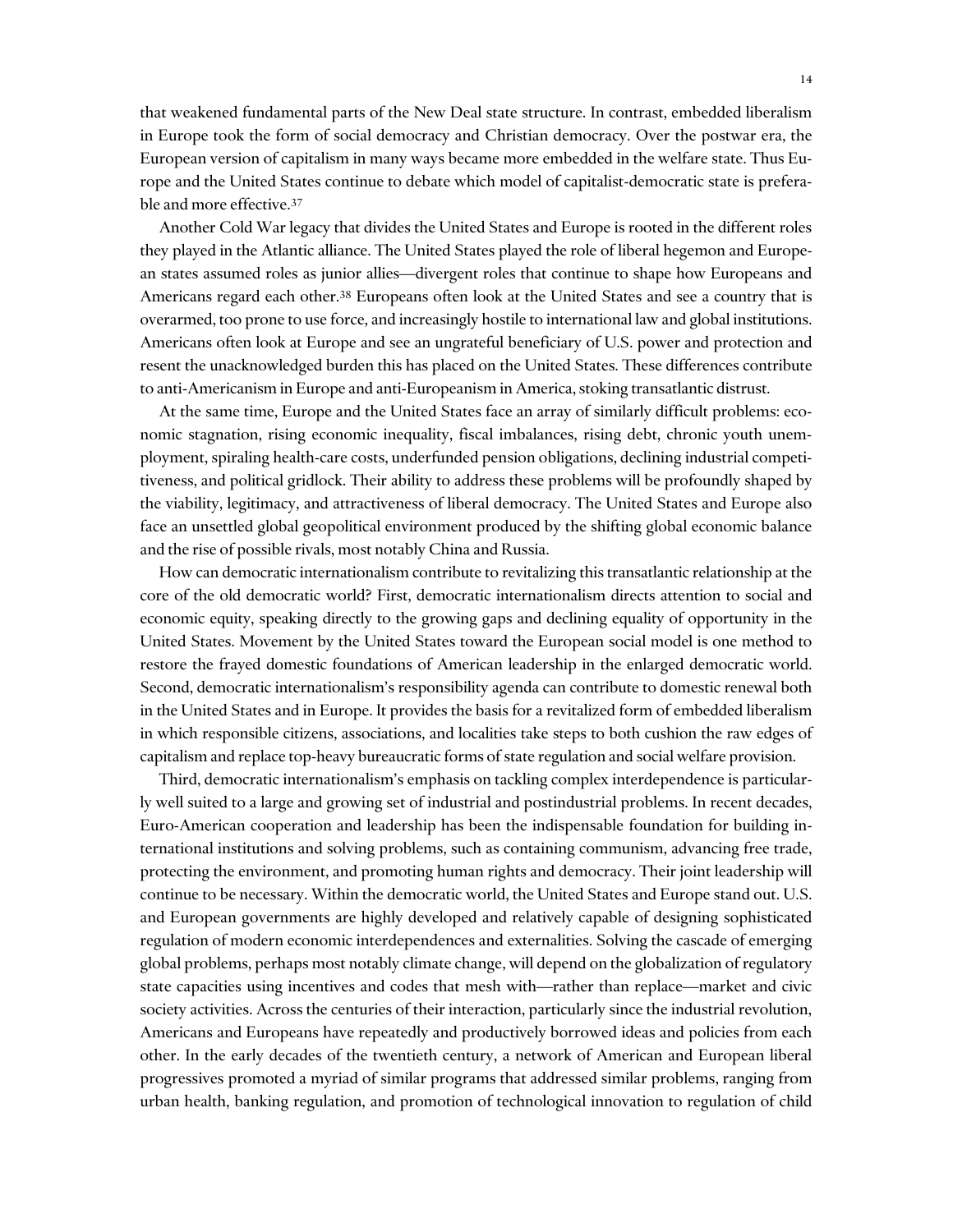labor, workplace safety, food and drug quality, and modern transportation systems.<sup>39</sup> Continuing this tradition of learning and borrowing is critical to solving this century's problems.

In the increasingly multipolar democratic world, the United States will need to share leadership, responsibilities, and privileges with other democracies. For their part, European countries are currently both overrepresented and underrepresented in global institutions. On the UN Security Council, for example, France and Great Britain hold two of five permanent seats, but Germany and other European countries lack a voice. The effort to establish an EU-wide foreign policy and accompanying institutions is vital if Europe to going to play a leading role in the enlarged democratic world commensurate with its power, resources, and potential for influence. The successful transitions of former communist eastern European countries have contributed mightily to the free world project. Further European initiatives and leadership in Africa and the greater Middle East also have great potential.

Despite their differences, there is much that unites the United States and Europe. The communitybuilding agenda of democratic internationalism assigns considerable importance to strengthening these old ties and avoiding a drift into European-American animosity. Specifically, a U.S. grand strategy of democratic internationalism should elevate and refocus the conversation between the transatlantic democracies. The conversation tends to be dominated by short-term crises and the jockeying of interests, but it should also be about shared understandings, historical legacies, and identity differences. Such conversations about values and principles can seem empty and pointless, but they played vital roles in forging the democratic community in the tumultuous years of the twentieth century. Declarations of common values and goals, such as in Wilson's Fourteen Points, the Atlantic Charter, and the Helsinki Accords, contributed to the formation of a shared vision that gave purpose and direction to the great allied mobilization and struggle. Codifications of principles that emerge from highly visible and politically invested conversations between states help solidify interests and articulate practical programs for the realization of those interests. States are not going to agree to the public declaration of values that are contrary to their basic interests, but articulations of values and principles that at least partially mesh with interests help define and give content to those interests. In short, preambles matter; crisp statements of vision signal common objectives and even help create them.<sup>40</sup>

Achieving a shared understanding of the relationship between capitalism and the democratic state should be the first priority for the community-building conversation of democratic internationalism. Though one model will never fit all, the aim should be to rebuild a domestic coalition and workable consensus around a balance between the market and the state that is mixed and toward greater equality of opportunity in social and economic life. American and European democracies should seek to create a modified and updated version of the middle-class democracy that was the aim and the product of the American New Deal and Great Society and European social democracy and much of European Christian democracy.

#### *POSTCOLONIAL AND NON- WESTERN DEMOCRACIES*

One of the most striking features of the contemporary global system is that large postcolonial and non-Western states—such as India, Indonesia, and South Africa—are not only democracies but also have rapidly growing capitalist economies. As noted earlier, the democratic world now encompasses democracies in every region, of every civilizational type, and of every level of socioeconomic development. Some, such as India, were democracies from their founding, but others, such as Brazil and South Korea, have emerged from authoritarian rule in the more recent democratic "third wave." This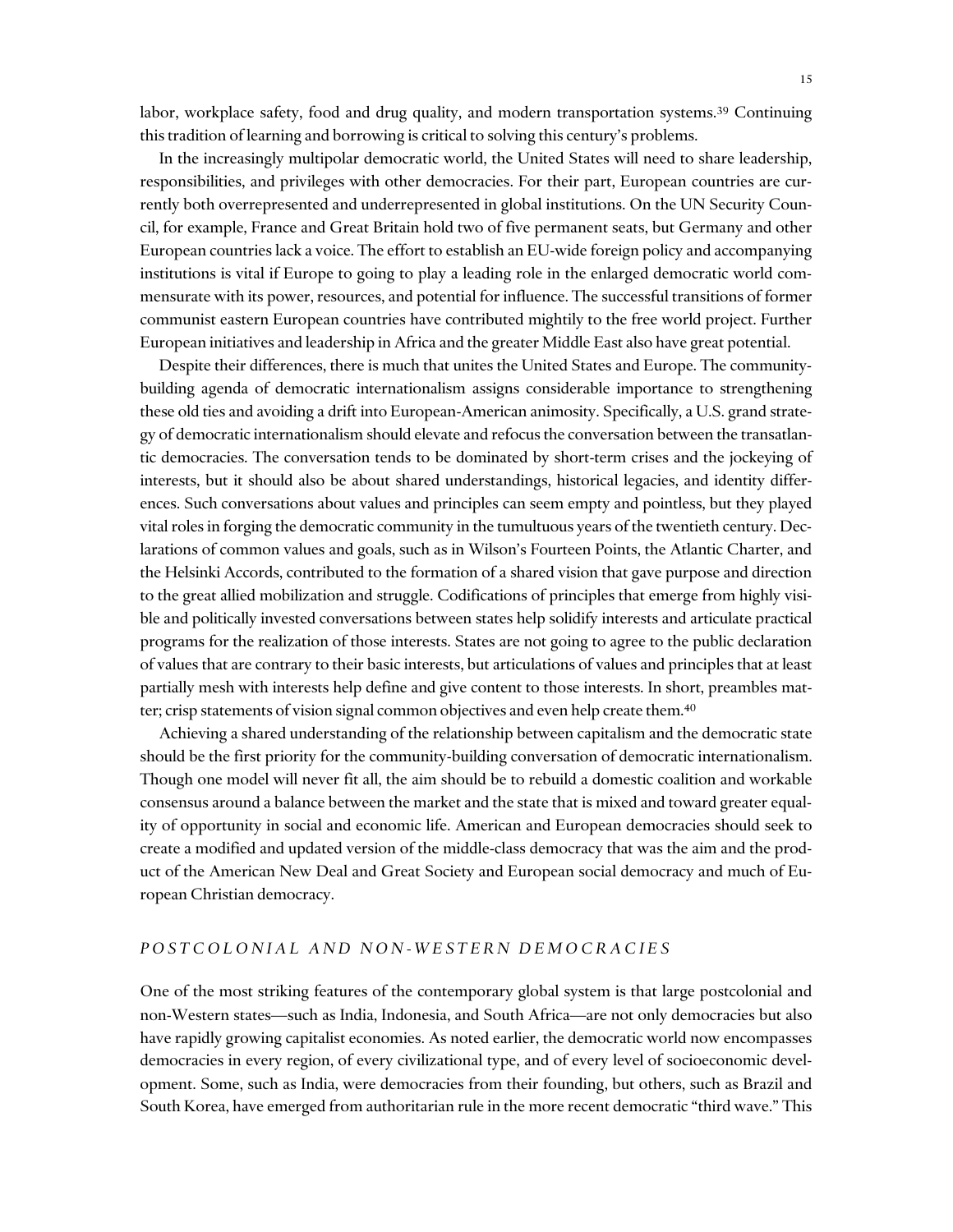enlargement of the democratic world brought hundreds of millions of people closer to the realization of the liberal internationalist and democratic vision. The future of liberal democracy will be significantly affected by whether these states can sustain capitalist economic growth while maintaining liberal democratic governments. If a major nonliberal systemic alternative emerges, as some have projected in the Chinese autocratic-capitalist combination, then the political choices of non-Western democracies will play a pivotal role in determining the future of liberal democracy.

Despite their often vocal opposition to the United States and particular U.S. policies, these non-Western and postcolonial democracies have been significant beneficiaries of American grand strategy and liberal order building in three ways. First, U.S. opposition to European colonialism and imperialism significantly contributed to the colonial peoples' struggle to achieve political independence. In the first half of the nineteenth century, the United States, although weak, was an open sympathizer and supporter of anti-European colonial movements throughout the New World. And the Monroe Doctrine, although later providing the aegis for U.S. regional hegemony, originally attempted to prevent European recolonization in the Americas. In the twentieth century, in the wake of both the First World War and the Second World War, the United States vigorously promoted national selfdetermination as a foundational principle for world order. Despite its alliances with the European colonial states against fascism and communism, the United States strongly opposed European imperial rule in Asia, Africa, and the Middle East. During the great wave of successful Asian and African independence movements in the years between 1945 and 1965, pointed U.S. insistence that Great Britain, France, and the Netherlands dismantle their empires greatly assisted anticolonial struggles.

In addition, the U.S.-led effort to defeat the international communist movement and the Soviet Union eliminated a major new form of imperialism that threatened national self-determination.41 Communism was inimical to economic development as well as political liberty and democracy. The effort of state socialist and communist-leaning regimes to pursue autarchic and comprehensively statist development retarded the rate of economic growth among poor countries virtually wherever it was attempted. In contrast, poor countries, such as Taiwan and South Korea, that moved steadily toward economic openness and then political liberalization leapt in a generation into the group of middle-income countries.

Third, and most recently, the liberal trading system established and advanced by the United States has provided an opportunity for postcolonial countries to pursue export-led development strategies and rapidly increase their economic output. The rule-based trade regime of GATT and later the World Trade Organization (WTO) enabled developing countries to greatly increase their exports and provided access to the large U.S. market. This system produced the great postwar boom in trade and economic growth and the rapid rise of these countries. It was only after autarchic state-socialist models were discredited and discarded that these countries sought to grow by bringing their abundant factors of production—most notably labor—into the liberalized world trading system.42

Despite this heritage and these links, there are three notable differences between the United States and the postcolonial and non-Western democracies. First, because so many of the new democracies are non-Western, there are often stark differences in ethnic, religious, and cultural values and outlooks. In some renderings of contemporary politics, it is these civilizational differences that will overshadow all other forms of similarity and difference.<sup>43</sup> In this view, human rights and political democracy are not just Western in origin but Western in character, and their realization is incompatible with the core values of non-Western civilizations. And some observers claim these differences constitute a wide gulf that is not likely to be easily bridged.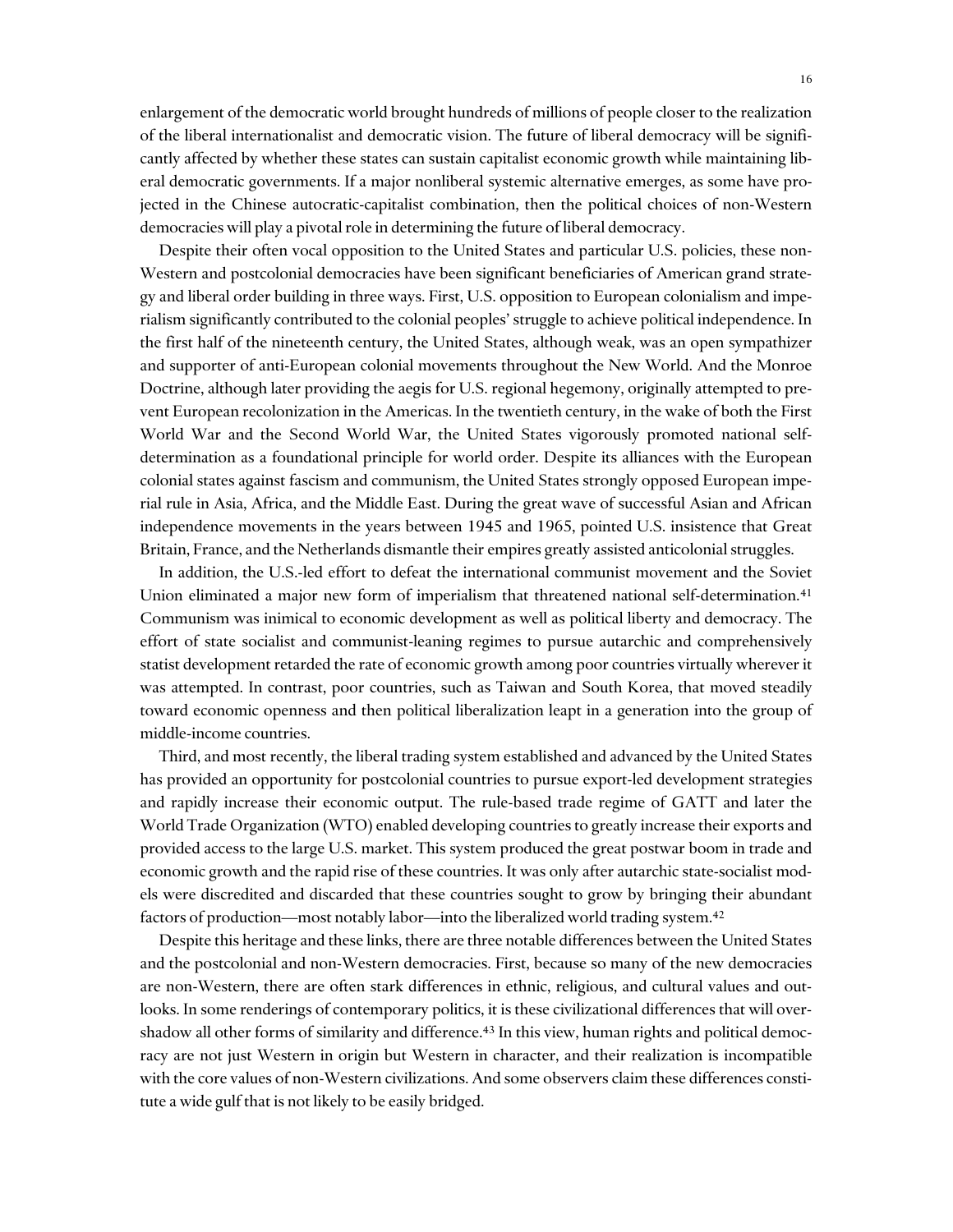A second set of differences between the democracies of the North and South stems from their different historical experiences. Some contemporary democratic countries were mainly beneficiaries of European imperialism, colonialism, and racism, but others were mainly victims. The United States occupied a particularly favorable geopolitical position that helped enable its free political system and rapid economic growth. Even though the United States was the first state to break free of European imperial rule, the European-American settler colony imperialistically expanded across the North American continent and it experimented with imperialism in the Caribbean and the Philippines. Similarly, Canada, Australia, Brazil, and Argentina were European settler colonies whose expansions were also imperial and colonial. And they too enjoyed sizable benefits during the period of European global hegemony. In contrast, countries such as India, Indonesia, South Africa, and Nigeria were mainly the victims of European conquest, predation, and colonial rule. This historical experience gives these democracies a postcolonialist orientation that is far removed from the outlook and political identity of the Europeans and their successful settler offshoots. These postcolonial democracies are particularly sensitive to infringements on their sovereignty. They are vocal defenders of a world order in which colonialism has been abolished and great power intervention has been severely circumscribed, even when it occurs under the auspices of international organizations.

Since the collapse of their colonial empires, the Europeans, whether by virtue, necessity, or interest, have embraced much of this postcolonialist opposition to empire, hegemony, and intervention. In contrast, during the Cold War, the United States did intervene in the postcolonial world, most notably in Vietnam, in order to contain communism and maintain the global balance of power. But in the eyes of many underdeveloped countries, the United States seemed to be picking up the mantle of Western imperialism and pursuing a global empire. Most recently, the American interventions in Iraq and Afghanistan and the expansive U.S. global antiterrorism campaign have extended and reinforced these third-world suspicions about American imperial aspirations. These historical experiences have created legacies of hostility and mistrust that divide the enlarged democratic world. Postcolonial democracies are also ambivalent (at best) about the trend toward armed intervention for human protection purposes, under the doctrine of the "responsibility to protect."

A third divide between the democracies of the South and the North, particularly the United States, pertains to the fields of economics and political economy. The U.S. historical experience is unique, as Louis Hartz famously argued, because the United States was "born liberal" due to its broadly egalitarian original distribution of property and opportunity.<sup>44</sup> Unlike other advanced democracies, or indeed most later democracies, the United States—aside from the convulsions of the Civil War experienced little of the revolutionary and class violence so common elsewhere. The fortunate position of the United States in the world system helped reinforce this domestic political stability. In contrast, European social democracy emerged only after a century and a half of violent class conflict and interstate war that largely eradicated the *ancien regime* and its extreme inequalities.45 Similarly, democratic state-building in the postcolonial and non-Western world has had to grapple both with the legacies of the maldistributions produced by imperial rule as well as with the inheritances of their indigenous premodern nondemocratic social and political formations. Given the privileged historical trajectory of the United States, Americans often fail to appreciate the difficulties of building liberal democracy in much of the world and to recognize the importance of occasional coercive redistribution to establish the social and economic foundation of democratic capitalism.

In spite of these notable differences, two observations about the enlarged democratic world illustrate the promise of democratic internationalism. First, despite their diversity, the members of the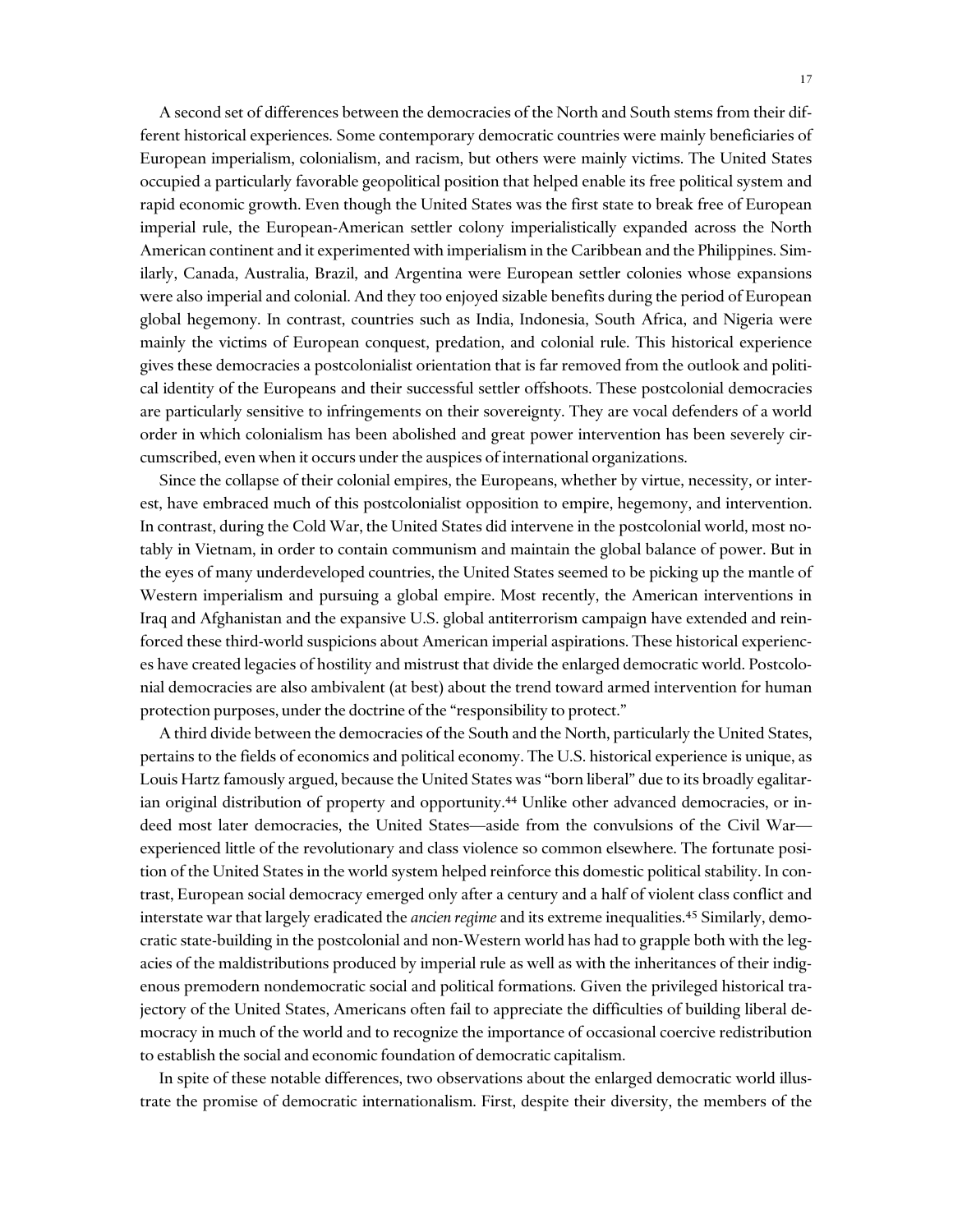enlarged democratic world also have important similarities. Most notably is their common commitment to democracy, human rights, social equity, and economic development. Even though liberal democracy and democratic capitalism did emerge in the West, they are not uniquely or essentially Western. And they have extremely wide appeal because they are particularly well suited to organizing modern polities, economies, and societies. Second, the diverse members of the enlarged democratic world face common and parallel problems associated with modernization and interdependence. These include growing social inequity, regulation of markets, and achieving environmental sustainability. This suggests that the enlarged democratic world is not necessarily primed for conflict and division, but rather has many opportunities for problem solving and community building.

What can democratic internationalism contribute to this vital relationship between Western democracies in the North and non-Western democracies in the South?

First, the democratic internationalist equity agenda will help firm the fraying foundations of democratic regimes and will help move the United States from being an outlier to a more "normal" democracy. Given the scope of the hypercapitalist world, only a wide coalition of democratic states can establish the common frameworks and standards for regulation, taxation, and growth. If the democracies are unable to advance economic equity, then the legitimacy of political democracy itself will be threatened and its appeal outside the democratic world will diminish, leading to a possible return to nationalist, statist, and nondemocratic politics.46

Second, the responsibility agenda of democratic internationalism addresses problems experienced in both the post-colonial and non-Western democracies. It facilitates a balanced embedding of market capitalism in democratic states. Building a culture and ethos of individual and local responsibility is a particularly acute need in rapidly developing and modernizing countries because civic society, democracy, and well-functioning market economies all require this type of modern identity and culture.<sup>47</sup> It is also important because it helps provide a counterweight to the excessive growth of state power that tends to be antidemocratic and antiliberal.

Third, democratic internationalism can also help solve global problems. As they have developed and become more integrated in the liberal international order, postcolonial and non-Western democracies have increasingly contributed to global problems, and no globally concerted problem-solving effort can be successful without their participation and contribution. For example, much of the world's tropical rain forests are within the territories of postcolonial and non-Western countries. Any effective effort to preserve the world's forests will significantly depend on the countries' willingness to undertake difficult internal regulatory efforts. As power has diffused, problem solving must increasingly encompass larger coalitions of states to be effective. Cooperation among the democracies is necessary to solve global problems, but it is ultimately insufficient without the involvement of major and rising nondemocratic states, such as China and Russia. But if the major and rising democracies do not take the lead, acting as a sort of vanguard for collective action, it will be extremely difficult to build the necessary global coalitions.

Fourth, the participation and contribution of the newer democracies in global problem-solving will be advanced by coalitional leadership and the recasting of global bargains. As international cooperation demands involvement by more states, the bargains over rights, responsibilities, and privileges in universal institutions must be renegotiated. If the Western states that brought these institutions into existence continue to insist on monopolizing leadership of them, then these institutions will be increasingly unattractive to rising post-colonial and non-Western states (both democratic and authoritarian) and their capacities to solve problems will diminish.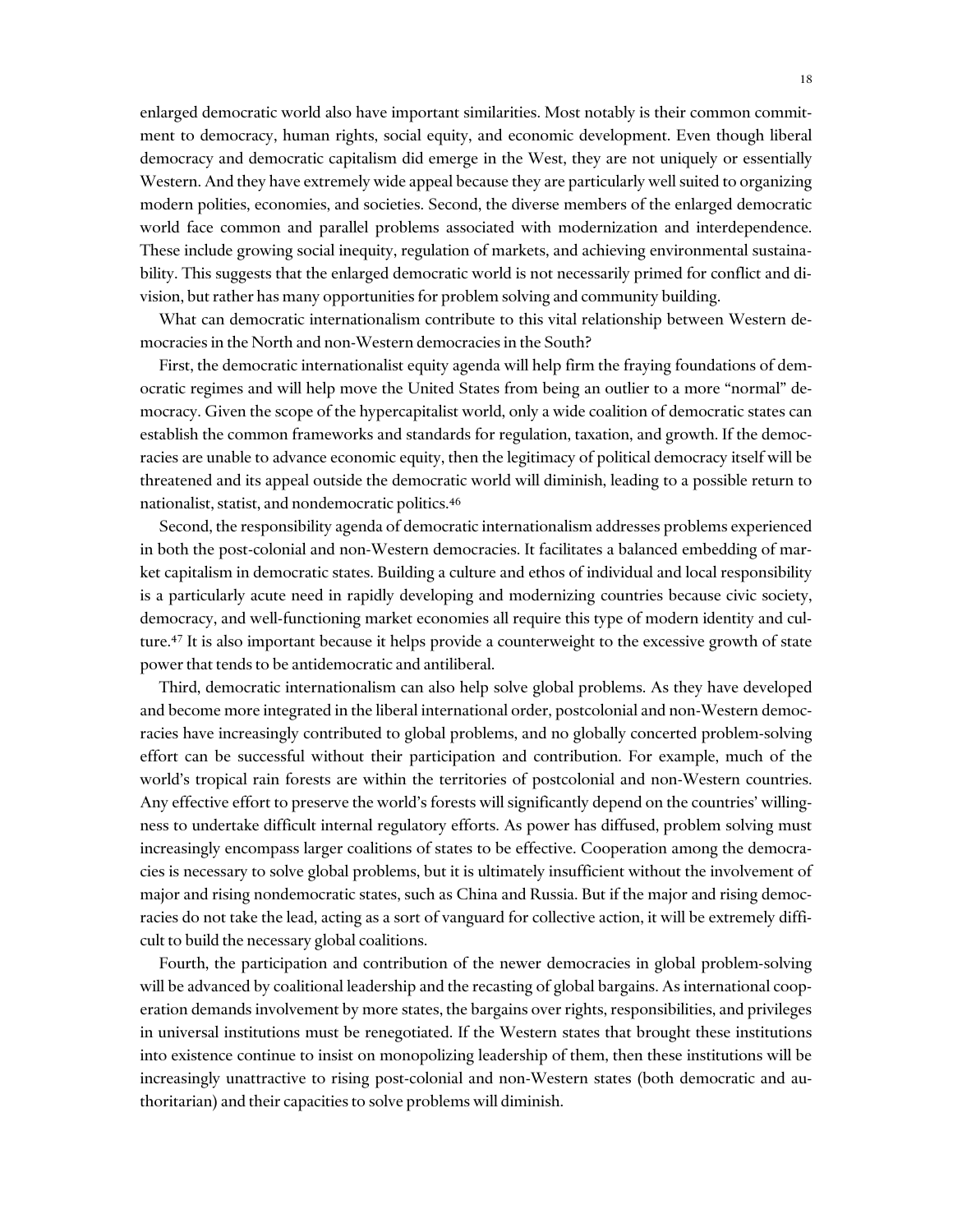Fifth, the community-building project of democratic internationalism can also contribute to problem solving. This will require a conversation about principles and the thorny topics stemming from centuries of different historical experiences. All parties to this conversation must be prepared to modify their assumptions and expectations about each other. On the American side, it is time to candidly acknowledge mistakes and accomplishments, and to take more seriously the voices and perspectives of countries lacking the historical fortune of the United States. On the other side, rising democracies should acknowledge the ways in which the United States has been significantly different from European imperial great powers, and the costly contributions the United States has made to world peace, prosperity, and stability. The conversation should also forthrightly assess the ambivalent role that Marxism, communism, and socialism have played in the "development of underdevelopment." This conversation will be far less difficult and costly than the efforts and sacrifices generations of democrats and liberals have made to advance freedom around the world. Without this conversation, it may not be possible to realize many of the opportunities of the enlarged democratic world.

#### *THE POWERFUL NONDEMOCRACIES: CHINA AND RUSSIA*

The grand strategic pivot of democratic internationalism is primarily a program for stabilizing and deepening democracy in and among democratic countries rather than an agenda for democracy promotion. It aims for the democratic world to "get its own house in order." Nonetheless, this grand strategy has important implications for relations between the democratic and nondemocratic world, particularly China and Russia. Any effort at building community among the democracies runs the risk of appearing to be a grand strategy of confrontation toward and containment of China and Russia. Therefore, it is vital for the United States and the other democracies to continue to engage the powerful nondemocracies and encourage their greater participation in the broader global liberal order. Policy toward these two authoritarian states must continue to be a mix of "pull" and "push," informed by the hope for the success of the "pull" with prudent preparations to "push back" against whatever revisionist agendas these states might pursue.

Realizing the goals of democratic internationalism increases the likelihood that nondemocratic countries will choose engagement and democratization rather than revisionist agendas. If the democracies cannot successfully address pressing world problems, and if they fail to live up to their own values, then the legitimacy and attractiveness of democracy will diminish. Conversely, if the enlarged democratic world is able to realize its potential, then advocates of democracy everywhere will be strengthened and its enemies undermined. Improved democratic world performance will also lay the foundations for a larger and more powerful coalition to counter revisionist efforts from nondemocratic countries.

Turning specifically to China, the future of Chinese relations with the West is burdened by historical narratives that should be openly and critically examined. Chinese antidemocrats, nationalists, and revisionists employ a historical storyline in which the West, including the United States, has ceaselessly victimized China. This is more a carryover from the communist ideology of the Mao period than it is accurate history.48

It is also a significantly distorted and incomplete picture of U.S.-China relations. This is true in five senses. First, China across its long history was—like other great states—significantly imperial and colonial. In the nineteenth and early twentieth centuries, China was victimized primarily by the Europeans and most aggressively by its Asian neighbor, imperial Japan. Throughout the period of Eu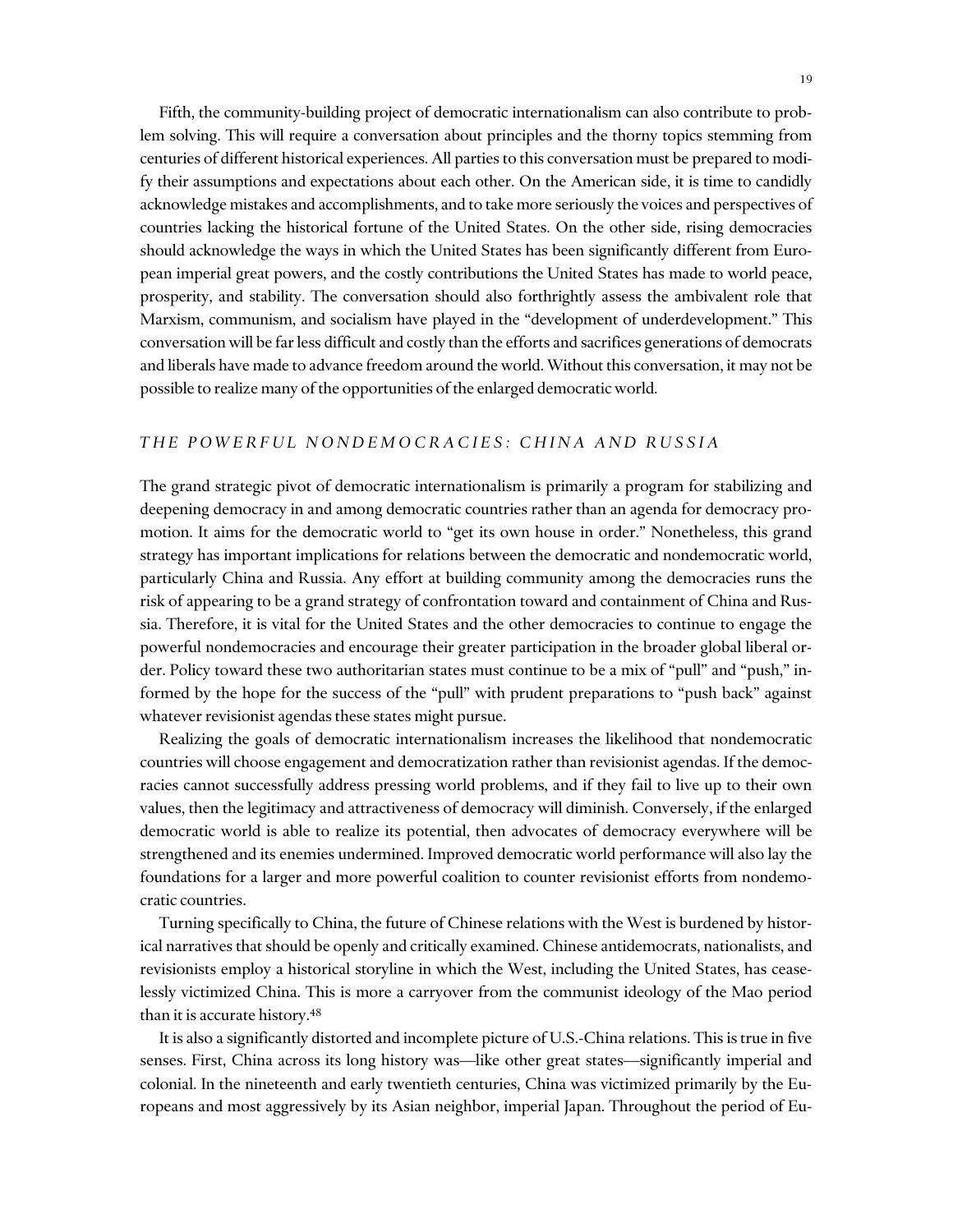ropean encroachment of East Asia, the United States generally opposed territorial concessions and spheres of influence in China. Instead, the United States supported an open door for trade, and many Americans went to China to help the Chinese overcome the legacies of domestic oppression, disease, and poverty.

Second, U.S. opposition to Japanese imperial aggression in China and elsewhere in Asia in the 1930s and 1940s led the United States to first place an embargo on Japan and then wage a costly war against it. China suffered horribly from Japanese depredations, but it was primarily the United States, not China, that defeated imperial Japan. Third, despite the relative weakness of China, the Roosevelt administration insisted that China receive one of the five permanent seats on the UN Security Council. Fourth, U.S. opposition to the communist party in the 1940s was based on warranted concerns that Mao's policies would result in economic stagnation and continued poverty as well as widespread deaths of citizens, major impediments to the communist utopia.

Fifth, since the late 1970s, the United States has supported the Chinese opening to the world, including its participation in the WTO and other global bodies, and generally welcomed Chinese prosperity and growth. China has overall been a great beneficiary of the emergence of the United States as a great power and, more generally, of the postwar liberal international order.<sup>49</sup>

Turning to Russia, the legacies from the collapse of the Soviet Union and the Russian empire still shape Russia's relationship with the democratic world and the United States. This relationship is also shaped by Russia's incomplete transition to political democracy and a market economy. It is likewise shadowed by Russian grievances about the encroachment of the West after the Cold War, which Russians view as unfavorable and imposed revisions of the Cold War settlement.50

While Russia's transition to democracy is significantly incomplete, Russians today enjoy vastly more political freedom and economic opportunity than they have across the long centuries of Russian autocracy and communist rule. But for many observers in the United States, the incompleteness of Russia's transition to democracy and its historical claims in the former Soviet space point toward a renewal of geopolitical competition. However, the American debate about Russia's future trajectory is clouded by distorted accounts of the impact of competing American and Western policies and influences in ending the Cold War. The post-Soviet transition policies, which the United States did so much to shape, failed to adequately answer the vital question of distribution during the rushed privatization of Soviet state economic assets.<sup>51</sup> The West sought to export into Russia the Reagan/Thatcher-era model of disembedded, laissez-faire capitalism. In contrast, the Roosevelt and Truman administration reconstructions of Germany and Japan were guided by its New Deal economic-political model. This attention to wealth distribution laid a much broader and firmer foundation for political democracy and market capitalism in postwar Germany and Japan.

#### *AMERICAN LEGACIES, DILEMMAS, AND OPPORTUNITIES*

The U.S. role as leader of the free world alliance and as hegemonic order builder has been at least as significant in shaping the United States domestically as in shaping other parts of the world. Most important, Cold War America mobilization for the East-West struggle served to strengthen and extend the New Deal "social bargain." But with the end of the Cold War and the advent of a globalized economy, the United States today finds itself with a "political deficit," a gap between what the federal government needs to do to sustain broad middle class prosperity, and what the American electorate and political parties have committed to undertake. Closing this gap will require a domestic commitment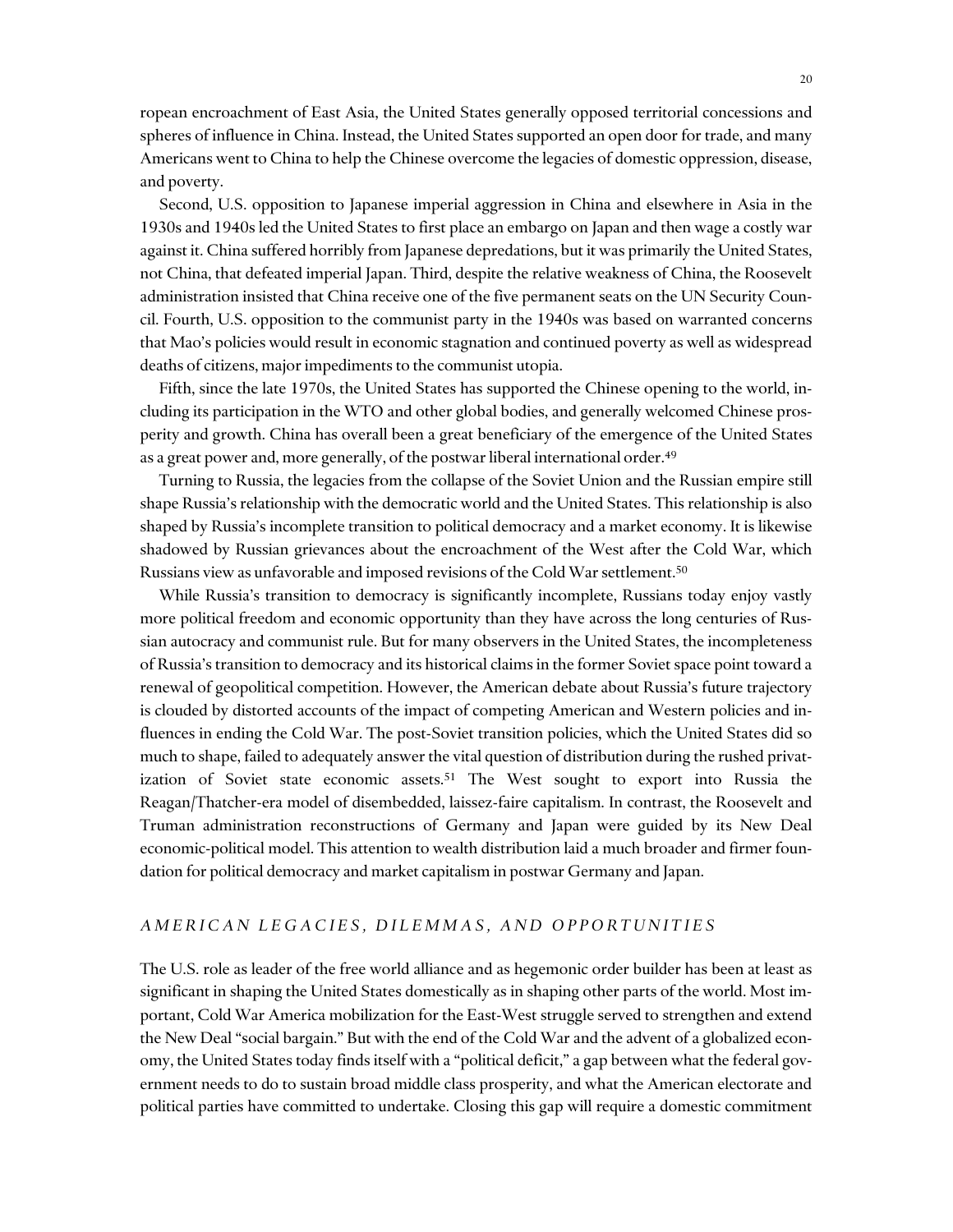to restore and preserve the social and economic aspects of the liberal democratic order. This domestic agenda can be significantly assisted by international cooperation with other liberal democracies, and democratic internationalism is the logical foreign policy of a progressive America.

It is easy to overlook that the great half-century struggle with fascism and communism made it easier—perhaps even possible—for the United States to cope with a wide array of domestic problems. Between the late 1930s and the end of the Cold War, the United States was in a "long war" that required a nearly continuous military mobilization. Foreign struggle paradoxically brought great domestic benefit for the United States. In effect, sustained mobilization for global conflict required and made it possible for the United States to build a strong state, manage an industrial economy, reduce social inequalities, and foster national cohesion. Ironically, it was the fascist and communist challenges from abroad that pushed the development of U.S. capitalism in a more progressive direction.<sup>52</sup>

The long war also had significant impact on equity, class, and social welfare in the United States. Veterans' benefits, particularly the GI Bill, opened the door to the middle class for millions of Americans. The post-Sputnik commitment to bolster education broadened social opportunity. And the initial success of racial integration within the armed services contributed to the integration within society at large.

American sensitivity to social, class, and racial issues was heightened by their communist challengers' ideological vision of mass improvement and social equality. As a result, the performance of U.S. capitalism in the 1950s and 1960s in providing full employment, health care, and adequate housing took on international significance. Competition with the global communist movement increased the willingness of political and economic elites to make concessions to improve working conditions and take care of the less fortunate. At the same time, the threat posed by the Soviet communist state served to delegitimize more radical programs with comprehensive agendas for change. Ironically, the struggle with Soviet communism helped American capitalism overcome many of the flaws and instabilities that Marxists had long criticized and that were acute in the 1930s.

The net result of fifty years of global struggle was the strengthening and extension of a social bargain that achieved many progressive goals but was not solely based on the establishment of a domestic progressive consensus. Because of this global conflict, the American polity became both more democratic and more cohesive. These global challenges helped substitute for a domestic consensus to modernize American political institutions, thus the progressive agenda.

Its indispensable role as the promoter of capitalism internationally also profoundly shaped the United States. On the one hand, the United States' favorable position within the expanding capitalist system contributed to American prosperity and growth. On the other hand, the growing domestic strength of the conservative Republican and corporate coalition in the 1980s eroded progressive taxation and economic equity. This diminished federal commitment occurred at the same time that U.S. workers were increasingly exposed to competition from new, low-wage capitalist economies. Alongside these structural shifts, the New Deal social democratic contract was increasingly under political pressure from laissez-faire fundamentalists and neoliberals, most notably in the Reagan administration and its successors.53 As a result, the United States today finds itself without the Cold War's pressures for equity and strong state capacities, but with the economic and ideological pressures to "disembed" capitalism and weaken the state.

Given this situation, what is the relationship between the progressive domestic program of renewal and a foreign policy strategy of democratic internationalism? To begin, restoring and modernizing the New Deal social contract within the United States will require a domestic political coalition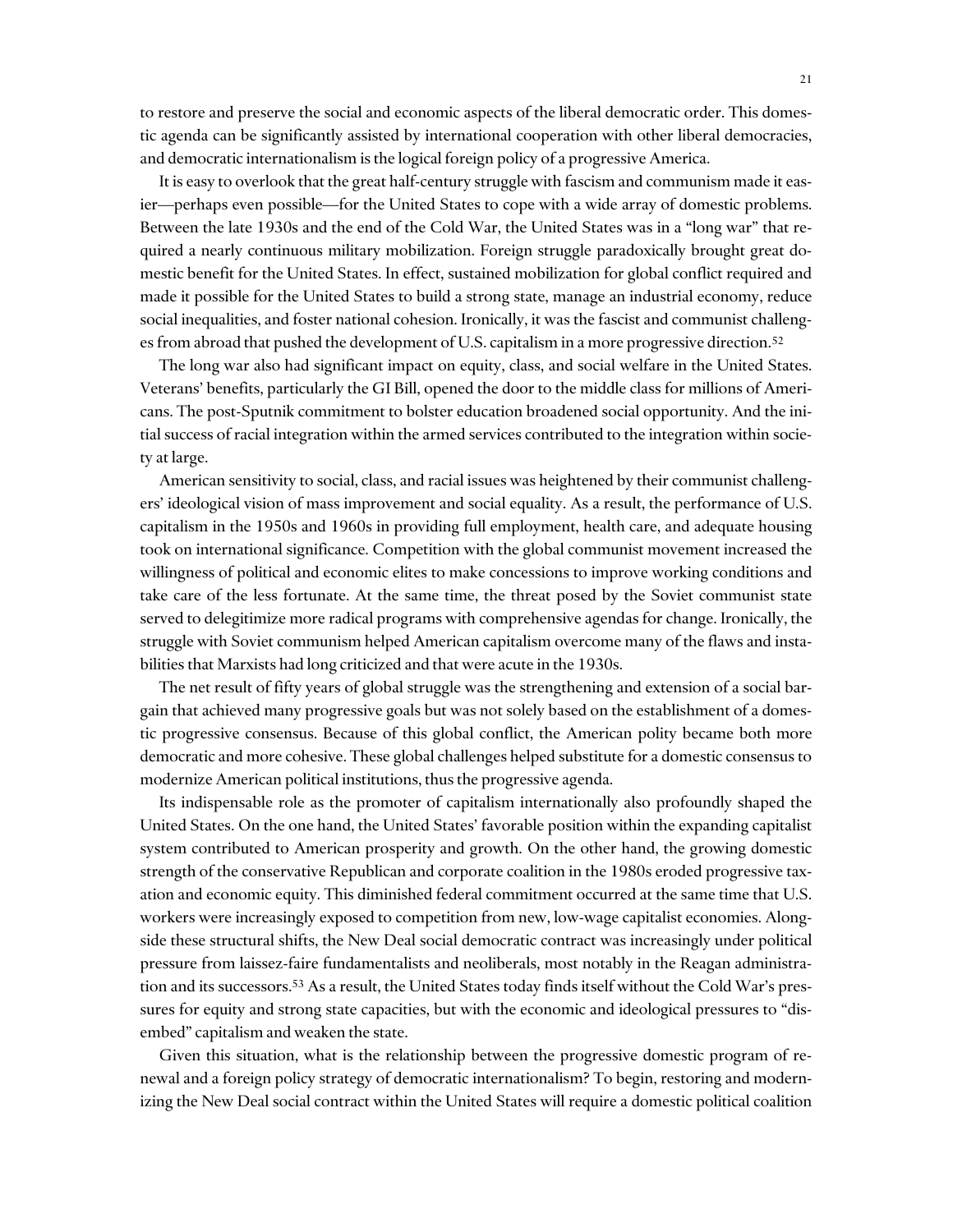along populist, progressive, and liberal lines. As equity and opportunity continue to diminish, it seems likely that support for a new domestic progressive agenda will grow. However, this domestic political mobilization is necessary but insufficient to tame and regulate capitalism, given the scale and scope of the global capitalist system and the extent of American economic integration within it. This means that any domestic agenda of social democracy will depend on the success of a democratic internationalist coalition among leading capitalist and democratic states. If progressives can succeed in turning domestic policy in the United States, they will find themselves in a world hospitable to their agenda, an enlarged democratic world with many potentially willing partners. The enlarged democratic world is particularly hospitable because it contains so many models of democratic countries successfully addressing common contemporary problems. The international environment has changed, but it still has favorable implications for the American domestic New Deal project.

Furthermore, the United States is well equipped to take advantage of opportunities for coalition building among the democracies. The exceptional diversity of American society and the links that its peoples have with the rest of the world is an asset for forging transnational democratic progressive alliances. The United States is also well situated to contribute to coalition building because of its success in creating the most extensive system of interstate alliances in history. In addition, the United States is uniquely poised to contribute to solving global problems and to renegotiating and extending global bargains because the existing complex of international institutions and multilateral bargains were forged under U.S. leadership. Coalition building requires multilateral diplomacy, and the United States has often been exceptionally capable of such diplomacy. All of these assets combined give the United States a special capacity for community building.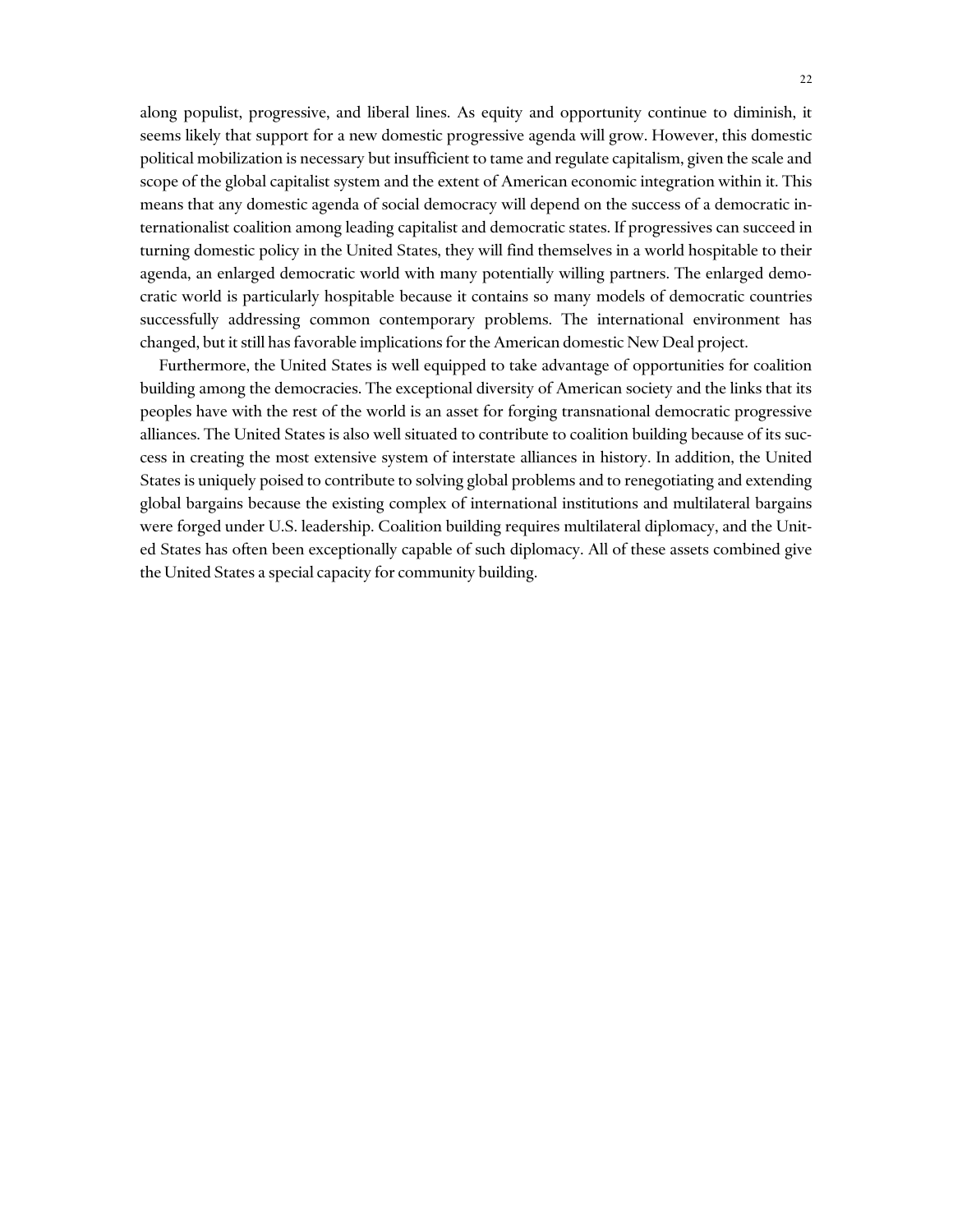## Conclusion

For the United States to adapt to the world created by its success, it will need to devise new strategies. Historically, the United States was successful because it innovated to solve new problems, and it will have to do the same now. It needs to better address festering and chronic domestic fiscal, equity, and institutional problems; acknowledge its own shortcomings and their sources; and recognize—and even copy—the innovations and advances of others. Within the broader community of democracies, there are many models and orientations that the United States should attempt to emulate.

Realizing these opportunities requires the United States to acknowledge and confront the outdated legacies that have accumulated across the period of U.S. dominance and leadership. This baggage includes mindsets inherited from the long wars against fascism, communism, and imperialism, and those associated with American exceptionalism. Collectively, these mindsets blind Americans to the ways in which the United States has become peculiar rather than exceptional and lagging rather than leading.

The future of the United States rests upon domestic foundations. The assault on the foundations of past success by laissez-faire fundamentalists and nationalists with exclusive and peculiar agendas for American identity are threats to future success of American democracy, abroad and at home. The programs of democratic internationalism should take advantage of the opportunities created by past success to strengthen the community and problem solving within the enlarged democratic world. The future of world politics and the United States hinge on the ability of the democracies to solve their problems. By reframing and reorienting its grand strategy toward democratic internationalism, the United States has its best shot to extend the American century.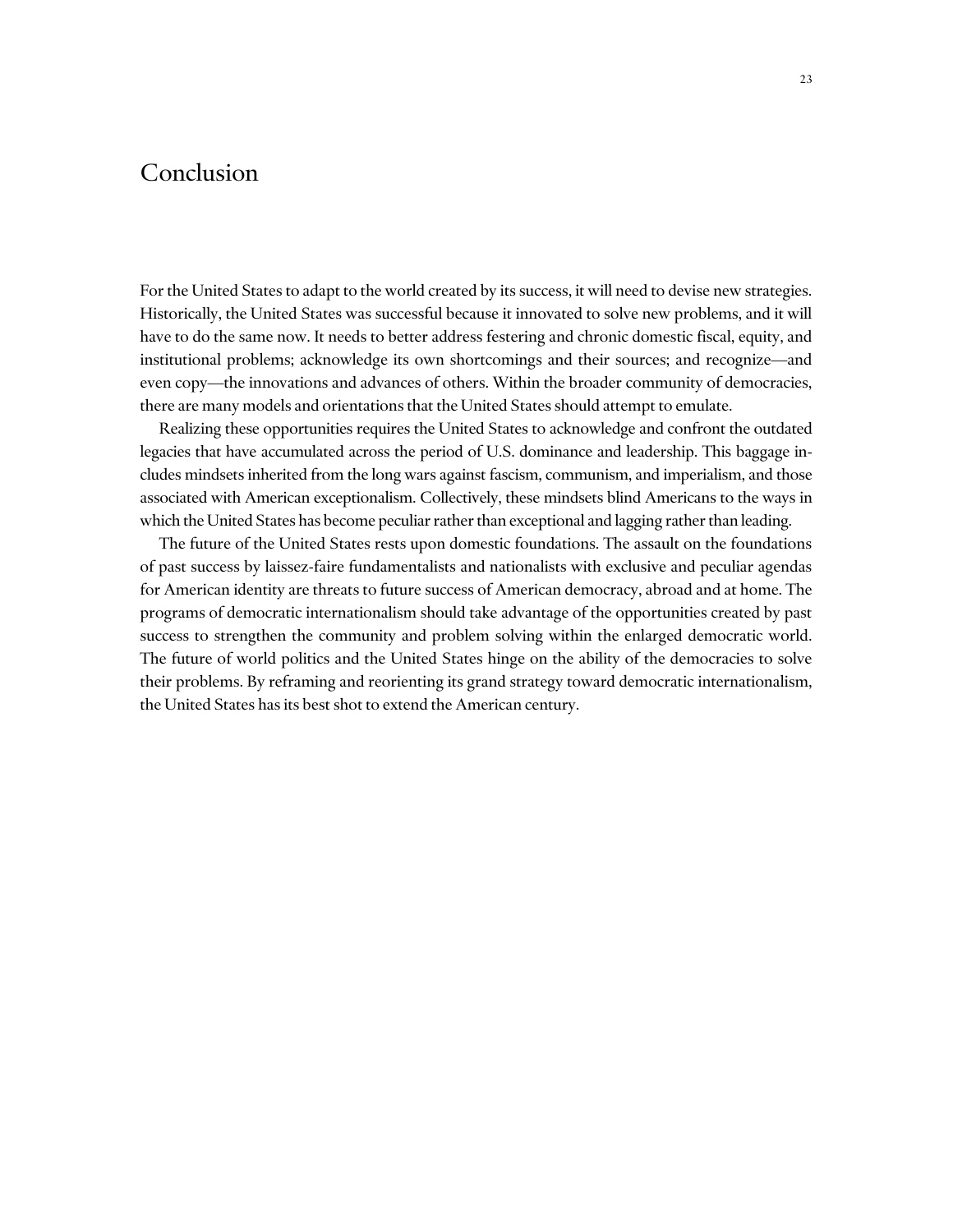## Endnotes

 $\overline{a}$ 

2. See G. John Ikenberry, *Liberal Leviathan: The Origins, Crisis, and Transformation of the American World Order* (Princeton: Princeton University Press, 2011).

4. See Elizabeth Borgwardt, *A New Deal for the World: America's Vision for Human Rights* (Cambridge: Harvard University Press, 2005) and Stewart Patrick, *The Best Laid Plans: The Origins of American Multilateralism and the Dawn of the Cold War* (Lanham, MD: Rowman & Littlefield, 2009).

6. Charles A. Kupchan and Peter Trubowitz, "Dead Center: The Demise of Liberal Internationalism in the United States," *International Security*, vol. 32, no. 2, Fall 2007, pp. 7–44; Walter Russell Mead, "The Tea Party and American Foreign Policy: What Populism Means for Globalism," *Foreign Affairs*, vol. 90, no. 2, March/April 2011.

7. Important statements of the "new sovereigntist" arguments are Jeremy Rabkin, *Law Without Nations? Why Constitutional Government Requires Sovereign States* (Princeton: Princeton University Press, 2005); John Fonte, *Sovereignty or Submission: Will Americans Rule Themselves or be Ruled by Others?* (New York and London: Encounter Books, 2011); and Jack L. Goldsmith and Eric A. Posner, *The Limits of International Law* (New York: Oxford University Press, 2005). For an account of the traditional American liberal creed and identity and its nationalist challenger, see Anatol Lieven, *America Right or Wrong: An Anatomy of American Nationalism* (New York: Oxford University Press, 2004). For the liberal character of "American exceptionalism" and its role in shaping American foreign policy, see Daniel Deudney and Jeffrey Meiser, "American Exceptionalism," in Mick Cox and Douglas Stokes, eds., *U.S. Foreign Policy* (New York: Oxford University Press, 2009).

8. For American fiscal imbalances, see Lawrence Jacobs and Desmond King, *The Unsustainable American State* (New York: Oxford University Press, 2009). On America's wider array of political-economic challenges, see Thomas L. Friedman and Michael Mandlebaum, *That Used to Be Us: How America Fell Behind in the World It Invented and How We Can Come Back* (New York: Farrar, Straus and Giroux, 2011).

9. For a concise account of rising inequality, see Alfred Stepan and Juan J. Linz, "Comparative Perspectives on Inequality and the Quality of Democracy in the Unites States," *Perspectives on Politics*, vol. 9, no. 4, December 2011, pp. 841–56. For recent extended treatments of the dimensions and consequences of rising inequality in the United States, see Larry M. Bartels, *Unequal Democracy: The Political Economy of the New Gilded Age* (Princeton: Princeton University Press, 2008); Timothy Noah, *The Great Divergence: America's Growing Inequality Crisis and What We Can Do About It* (New York: Bloomsbury, 2012); and Joseph E. Stiglitz, *The Price of Inequality: How Today's Divided Society Endangers Our Future* (New York: Norton, 2012). Among recent synoptic treatments of liberalism and its

<sup>1.</sup> For explorations of the rise and spread of liberal internationalism, see Mark R. Brawley, *Liberal Leadership: Great Powers and Their Challengers in Peace and War* (Ithaca: Cornell University Press, 1993); Tony Smith, *America's Mission: The United States and the Worldwide Struggle for Democracy in the Twentieth Century* (Princeton: Princeton University Press, 1994); Michael Mandelbaum, *The Ideas*  that Conquered the World: Peace, Democracy, and Free Markets in the Twenty-first Century (New York: Public Affairs, 2002); Anne-Marie Slaughter, *A New World Order* (Princeton: Princeton University Press, 2004); Walter Russell Mead, *God and Gold: Britain, America, and the Making of the Modern World* (New York: Knopf, 2007); and David Ekbladh, *The Great American Mission: Modernization and the Construction of an American World Order* (Princeton: Princeton University Press, 2010). For accounts of America's leadership role in building liberal postwar order, see Joseph S. Nye Jr., *Bound to Lead: The Changing Nature of American Power* (New York: Basic Books, 1991); and John Gerard Ruggie, *Winning the Peace: America and World Order in the New Era* (New York: Columbia University Press, 1996). For the debate on the character and evolution of liberal internationalism during the past century, see G. John Ikenberry, Thomas J. Knock, Anne-Marie Slaughter, and Tony Smith, *The Crisis of American Foreign Policy: Wilsonianism in the Twenty-first Century* (Princeton: Princeton University Press, 2009). For the ways in which the rareness and vulnerabilities of early liberal democracies shaped the political theory and practices of "republics," see Daniel H. Deudney, *Bounding Power: Republican Security Theory from the Polis to the Global Village* (Princeton: Princeton University Press, 2007).

<sup>3.</sup> U.S. foreign policy has never been solely guided by liberal internationalism. In the vigorous historical debates about U.S. foreign policy, other powerful positions that are nationalist and imperialist have often shaped U.S. policies in ways that are deeply inconsistent with the agendas of liberal internationalism. Also, the necessities of great power balancing against major geopolitical rivals has interacted complexly with the agendas of liberal internationalism, sometimes enabling and supporting, while at other times subverting and diminishing those objectives. For a magisterial account of the U.S. foreign policy debate, see David Hendrickson, *Union, Nation, Empire: The American Debate over International Relations, 1789–1941* (Lawrence, KS: The University Press of Kansas, 2009).

<sup>5.</sup> Francis Fukuyama, *The End of History and the Last Man* (New York: Free Press, 1992).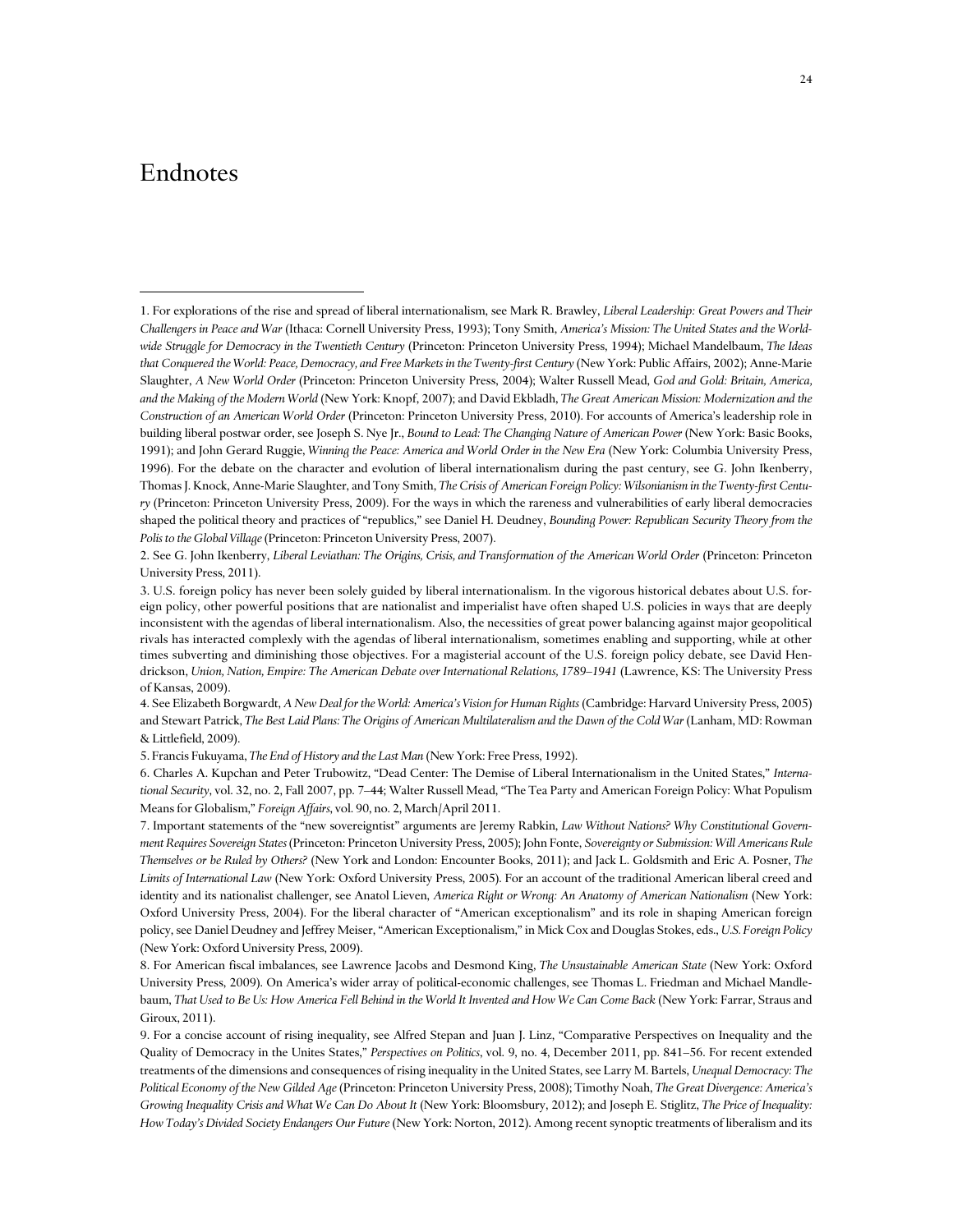prospects, see Paul Starr, *Freedom's Power: The History and Promise of Liberalism* (Basic Books, 2007); Larry Diamond, *The Spirit of Democracy: The Struggle to Build Free Societies Throughout the World* (Times Books, 2008); and Fareed Zakaria, *The Future of Freedom: Illiberal Democracy at Home and Abroad* (Norton, 2003).

10. For the ways in which anti-internationalism compromises American support for human rights, see Michael Ignatieff, ed., *American Exceptionalism and Human Rights* (Princeton: Princeton University Press, 2005); and Edward C. Luck, *Mixed Messages: American Politics and International Organization 1919–1999* (Washington, DC: Brookings Institution Press, 1999).

11. For profiles of attitudes toward the United States, see Peter J. Katzenstein and Robert O. Keohane, eds., *Anti-Americanisms in World Politics* (Ithaca, NY: Cornell University Press, 2007); Andrew Ross and Kristin Ross, eds., *Anti-Americanism* (New York: New York University Press, 2004); and Andrew Kohut and Bruce Stokes, *America Against the World* (New York: Henry Holt, 2006).

12. See Charles A. Kupchan, *No One's World: The West, the Rising Rest, and the Coming Global Turn* (New York: Oxford University Press, 2012).

13. See Martin Jacques, *When China Rules the World: The End of the Western World and the Birth of a New Global Order* (New York: Penguin Press, 2009); and Stephan Halper, *The Beijing Consensus: How China's Authoritarian Model will Dominate the Twenty-First Century* (New York: Basic Books, 2010).

14. Although dated in their particulars, the political dilemmas posed by global environmental and resource trends are classically described in Robert L. Heilbruner, *An Inquiry into the Human Prospect*, second revised and updated edition (New York, Norton, 1991) and William Ophuls, *Ecology and the Politics of Scarcity* (San Francisco, W.H. Freeman, 1977). Among recent synoptic and accessible treatments, see Paul Kennedy, *Preparing for the Twenty-First Century* (New York: Random House, 1993) and Thomas L. Friedman, *Hot, Flat, and Crowded: Why We Need a Green Revolution and How It Can Renew America* (New York: Farrar, Straus and Giroux, 2008). 14. Samuel P. Huntington, *The Third Wave: Democratization in the Late Twentieth Century* (Norman, OK.: The University of Oklahoma Press, 1991).

16. Morton Halperin, Joseph T. Siegle, and Michael M. Weinstein, *The Democratic Advantage: How Democracies Promote Prosperity and Peace* (New York: Routledge, 2005).

17. For an account of American identity that highlights the recent emergence of a "global American" identity and its relation to an American renewal, see Michael Lind, *The Next American Nation: The New Nationalism and the Fourth American Revolution* (New York: Free Press, 1995).

18. Jonathan Monten, "The Roots of the Bush Doctrine: Power, Nationalism, and Democracy Promotion in U.S. Strategy," *International Security*, vol. 29, no. 4, Spring 2005. See also Smith, *America's Mission*, and Walter Russell Mead, *Special Providence: American Foreign Policy and How it Changed the World* (New York: Routledge, 2002).

19. Ikenberry, *Liberal Leviathan*.

 $\overline{a}$ 

20. Azar Gat, *Victorious and Vulnerable: Why Democracy Won in the 20th Century and How It Is Still Imperiled* (New York: Rowman & Littlefield, 2009).

21. For the crises of European politics in the twentieth century, and the role of social democracy as settlement and foundation of the postwar stability, see Sheri Berman, *The Primacy of Politics: Social Democracy and the Making of Europe's Twentieth Century* (New York: Cambridge University Press, 2006). For ideological contestation over democracy in Europe, see Jan-Werner Muller, *Contesting Democracy: Political Ideas in Twentieth Century Europe* (Yale University Press, 2011).

22. For the superiority of "stakeholder capitalism," such as exists in Germany, over the "shareholder capitalism" that exists in the United States, see Justin Fox and Jay Lorsch, "What Good are Shareholders?" *Harvard Business Review*, vol. 90, nos.7-8, July/August 2012. For the dangers of over-financialization and under-regulation, see Susan Strange, *Casino Capitalism* (Manchester: Manchester University Press, 1997); and Richard A. Posner, *The Crisis of Capitalist Democracy* (Cambridge, MA: Harvard University Press, 2010). 23. For the case for a renewal of civic education, see Meira Levinson, *No Citizen Left Behind* (Cambridge, MA: Harvard University Press, 2012). For political gridlock and the ways in which many democracies encourage citizen participation, see Thomas E. Mann and Norman J. Ornstein, *It's Even Worse than It Looks: How the American Constitutional System Collided With the New Politics of Extremism* (New York: Basic Books, 2012).

24. For the founding of the United Nations, see Stephen C. Schlesinger, *Act of Creation: The Founding of the United Nations* (Boulder: Westview Press, 2003). For recent proposals for reform, see Kara C. McDonald and Stewart M. Patrick, *UN Security Council Enlargement and U.S. Interests* (New York: Council on Foreign Relations Press, 2010), and Daniel Deudney and Hanns W. Maull, "How Britain and France Could Reform the UN Security Council," *Survival*, vol. 53, no. 5, October/November 2011, pp. 107–28.

25. Theorists of international politics have given increasing but still inadequate attention to the role of identities, perceptions, and understandings among states and peoples in world politics. Developing a better sense of how these theoretical insights can be harnessed for actual community building is both vital and inadequately explored. For one of the best treatments of community, focused on security, see Emanuel Adler and Michael Barnett, eds., *Security Communities* (New York: Cambridge University Press, 1998). For major recent studies of the more general role of ideas and identities in world politics and American foreign policy, see Mark L. Haas, *The Ideological Origins of Great Power Politics, 1789–1989* (Ithaca: Cornell University Press, 2005); Henry R. Nau, *At Home Abroad: Identity and Power in American Foreign Policy* (Ithaca: Cornell University Press, 2002); Peter J. Katzenstein, ed., *The Culture of National Security: Norms and Identity in World Politics* (New York: Columbia University Press, 1996); and John Owen IV, *The Clash of Ideas in World Politics: Transnational Networks, States, and Regime Change, 1510–2010* (Princeton: Princeton University Press, 2010).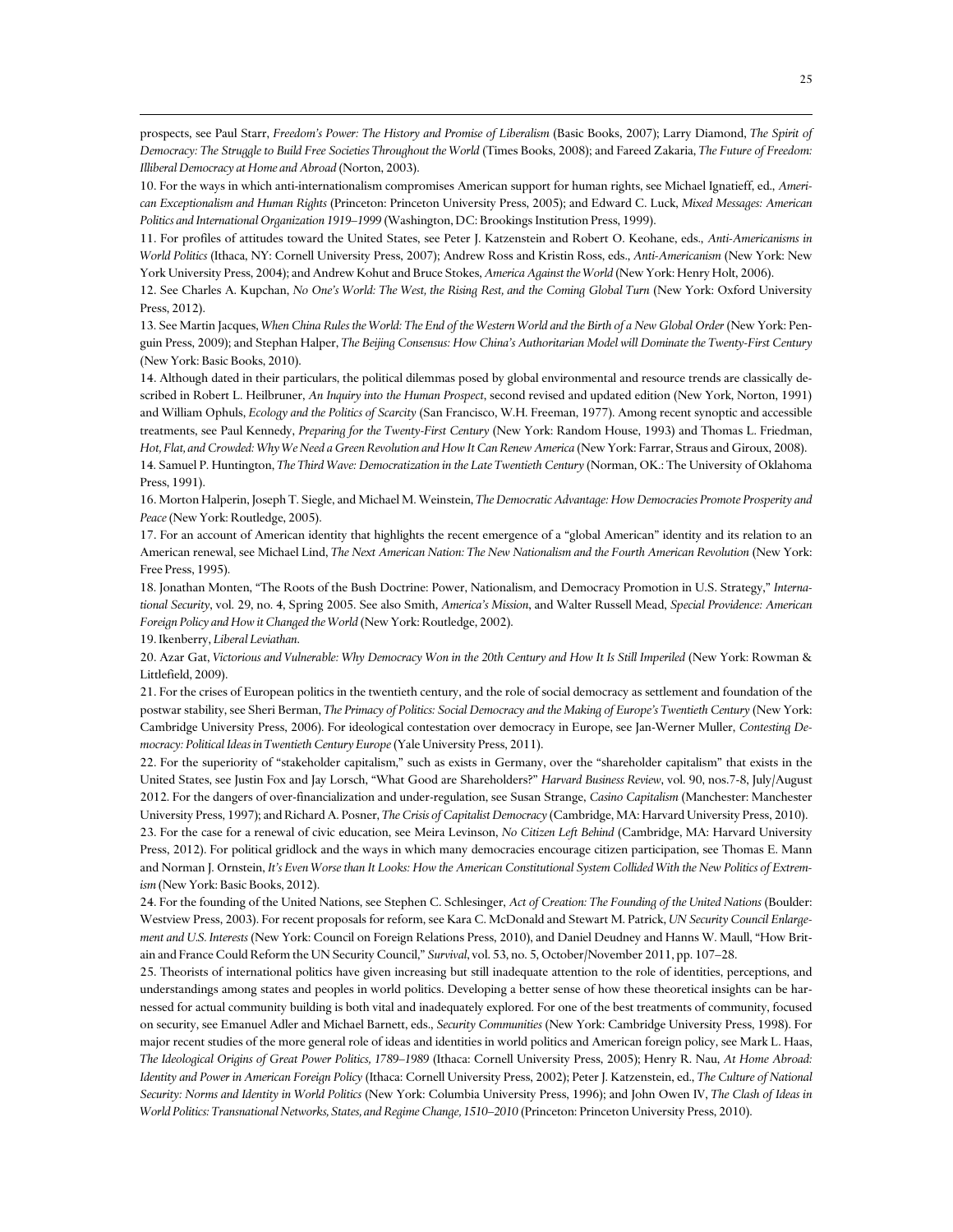26. For the case for continued U.S. primacy, see Robert Kagan, *The World America Made* (New York: Knopf, 2012); and Robert J. Lieber, *Power and Willpower in the American Future: Why the United States Is Not Destined to Decline* (New York: Cambridge University Press, 2012).

 $\overline{a}$ 

27. See Eugene Gholz, Daryl G. Press, and Harvey M. Sapolsky, "Come Home America: The Strategy of Restraint in the Face of Temptation," *International Security*, vol. 21, no. 4, Spring 1997, pp. 5–48; Christopher Layne, "From Preponderance to Offshore Balancing: America's Future Grand Strategy," *International Security*, vol. 22, no. 1, Summer 1997, pp. 86–124; Christopher Layne, "America's Middle East Grand Strategy after Iraq: The Moment for Offshore Balancing Has Arrived," *Review of International Studies*, vol. 35, no. 1, 2009, pp. 5–25; Paul K. MacDonald and Joseph M. Parent, "Grateful Decline? The Surprising Success of Great Power Retrenchment," *International Security*, vol. 35, no. 4, 2011, pp. 7–44; and Barry R. Posen, "The Case for Restraint," *American Interest*, vol. 3, no. 1, November/December 2007.

28. Julian Zelizer, *Arsenal of Democracy: The Politics of National Security—From World War II to the War on Terrorism* (New York: Basic Books, 2009).

29. For the reconstruction of Germany and Japan, see Tony Smith, *America's Mission*, chapter 6; John Montgomery, *Forced to be Free: The Artificial Revolution in Germany and Japan* (Chicago: University of Chicago Press, 1957); Reiner Pommerin, ed., *The American Impact on Postwar Germany* (Oxford: Berghann, 1996); Theodore Cohen, *Remaking Japan: The American Occupation as New Deal* (New York: Free Press, 1987); Howard B. Schonberger, *Aftermath of War: Americans and the Remaking of Japan, 1945–1952* (Kent, OH: Kent State University Press, 1989); and Robert E. Ward and Sakamoto Yoshikazu, eds., *Democratizing Japan: The Allied Occupation* (Honolulu: University of Hawaii Press, 1987).

30. Daniel Deudney and G. John Ikenberry, "Pushing and Pulling: The Western System, Nuclear Weapons, and Soviet Change," *International Politics*, vol. 48, no. 4-5, July/September 2011, pp. 496–544.

31. For accounts of U.S. anticolonialism in action, see Lester D. Langley, *The Americas in the Age of Revolution, 1750–1850* (New Haven, CT: Yale University Press, 1996); Jaime E. Rodriguez, *The Independence of South America* (New York: Cambridge University Press, 1998); William Roger Louis, *Imperialism at Bay: The United States and the Decolonization of the British Empire, 1941–1945* (Oxford University Press, 1978); and Kenton J. Clymer, *Quest for Freedom: The U.S. and India's Interdependence* (New York: Columbia University Press, 1994). For subsequent U.S.-Third World antagonisms, see Gerald Feinberg, *The Intemperate Zone: The Third World Challenge to U.S. Foreign Policy* (New York: Norton, 1983)

32. Dewey provides concise statements of the basic progressive-pragmatic approach and program in John Dewey, *The Public and Its Problems* (Chicago: Swallow Press, 1954); John Dewey, *Individualism Old and New* (New York: Macmillan, 1929); and John Dewey, *Liberalism and Social Action* (New York: Macmillan, 1935). Within the vast secondary literature, see Alan Ryan, *John Dewey and the High Tide of American Liberalism* (New York: Norton, 1995); Robert B. Westbrook, *John Dewey and American Democracy* (Ithaca: Cornell University Press, 1991); Alan Dawley, *Changing the World: American Progressives in War and Revolution* (Princeton: Princeton University Press, 2003); James T. Kloppenberg, *Uncertain Victory: Social Democracy and Progressivism in America Thought, 1870–1929* (Oxford University Press, 1986); Steven J. Diner, *A Very Different Age: Americans of the Progressive Era* (New York: Hill & Wang, 1997); Michael Freeden, *The New Liberalism: An Ideology of Social Reform* (Oxford: Clarendon, 1978); and the classic by Richard Hofstadter, *The Age of Reform: From Bryan to F.D.R.* (New York: Knopf, 1955).

33. This term picks up and extends a shorthand way of referring to ways in which parts of Europe and America have historically developed. In the middle of the nineteenth century, Charles Wentworth Dilke, a prominent British politician and writer, referred to the United States as the "Greater Britain" to convey to his Victorian contemporaries the extent to which the United States had taken essentially English institutions and expanded them to a continental-size state. In a similar manner, Americans (and Europeans) can be usefully reminded of the extent to which the Europe of the Union has foundations imported from America but expanded and advanced in ways that go beyond and surpass the earlier American version. See Duncan Bell, *The Idea of Greater Britain: Empire and the Future of World Order, 1860–1990* (Princeton: Princeton University Press, 2007); and Daniel Deudney, "Greater Britain or Greater Synthesis? Seeley, Mackinder, and Wells on Britain in the Global Industrial Era," *Review of International Studies*, vol.27 (Spring 2001); and Thomas Bender, "The Industrial World and Liberalism," chapter five, *A Nation Among Nations: America's Place in World History* (New York: Hill & Wang, 2006).

34. For detailed accounts, see Peter Duignan and L. H. Gann, *The Rebirth of the West: The Americanization of the Democratic World, 1945–1958* (Oxford: Blackwell, 1992); Tony Judt, *Postwar: A History of Europe Since 1945* (New York: Penguin, 2005) and Patrick, *The Best Laid Plans*.

35. Francis H. Heller and John R. Gillingham, eds., *The United States and the Integration of Europe: Legacies of the Postwar Era* (New York: St. Martin's Press, 1996).

36. See John Gerard Ruggie, "International Regimes, Transactions, and Change: Embedded Liberalism in the Postwar Economic Order," in Stephen D. Krasner, ed., *International Regimes* (Ithaca: Cornell University Press, 1983); and Robert Gilpin, *The Political Economy of International Relations* (Princeton: Princeton University Press, 1987), pp. 131–34. See also Mark Blyth, *Great Transfor*mations: Economic Ideas and Institutional Change in the Twentieth Century (New York: Cambridge University Press, 2002); Eric Helleiner, States and the Reemergence of Global Finance: From Bretton Woods to the 1990s (Ithaca: Cornell University Press, 1994); and Jonathan Kirshner, "Keynes, Capital Mobility, and the Crisis of Embedded Liberalism," *Review of International Political Economy*, vol. 6, issue 3 (1999).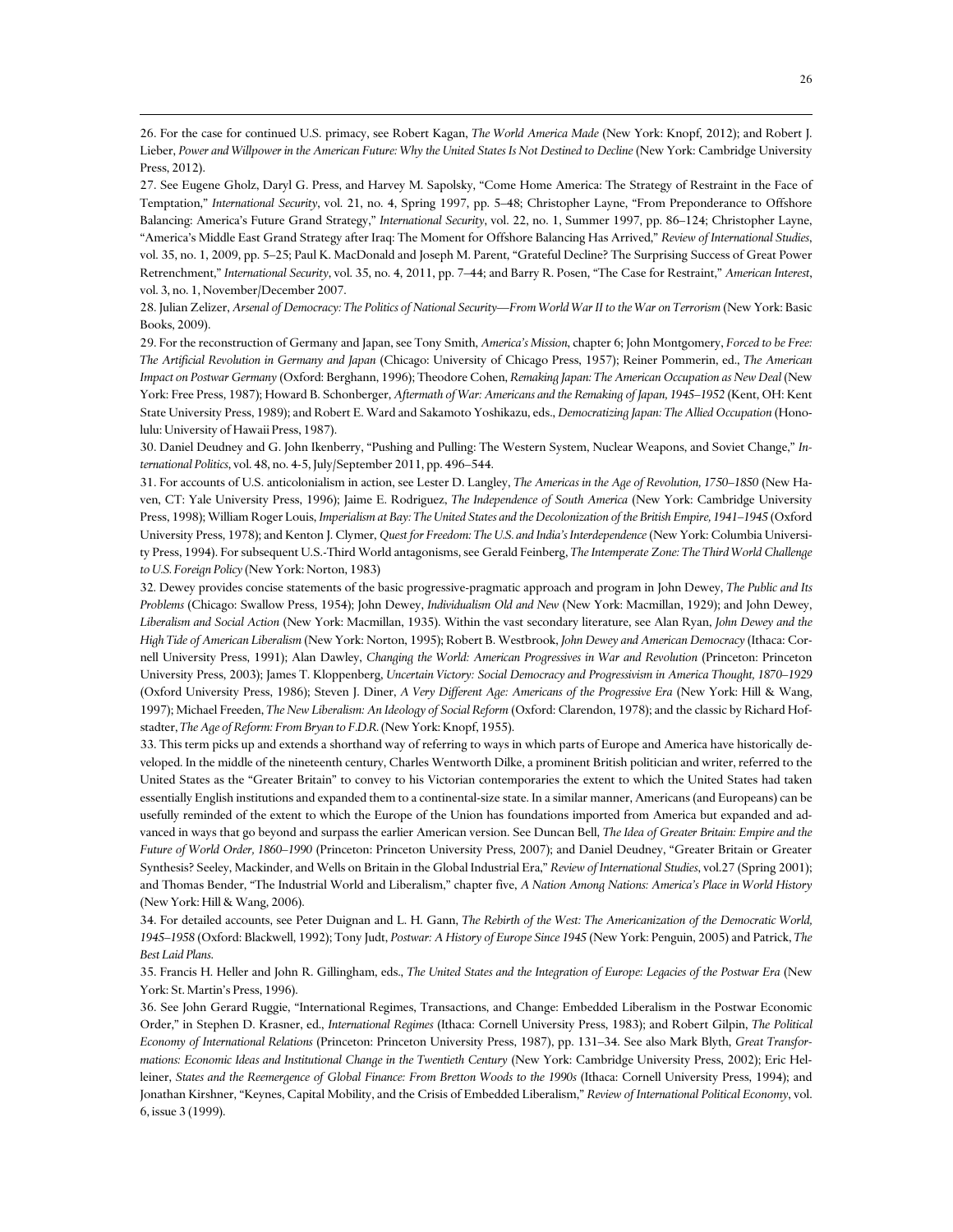37. Timothy Garton Ash, *Free World: America, Europe, and the Surprising Future of the West* (New York: Random House, 2004). But the differences between the United States and the countries of the European Union are less extensive than they sometimes appear, due to the tendency of Americans to use the tax code, rather than direct government expenditure, to implement social policies, a pattern analyzed in Suzanne Mettler, *The Submerged State: How Invisible Government Policies Undermine American Democracy* (Chicago: University of Chicago Press, 2011).

38. For transatlantic rifts, see Robert Kagan, *Of Paradise and Power: America and Europe in the New World Order* (New York: Random House, 2003) and Sven Steinmo and Jeffrey Kopstein, *Growing Apart? America and Europe in the Twenty-First Century* (New York: Cambridge University Press, 2008).

39. For the progressive movement as transnational diffusion of problem-solving social policy, see Daniel T. Rodgers, *Atlantic Crossings: Social Politics in a Progressive Era* (Cambridge, MA: Harvard University Press, 1998).

40. For a nuanced account of how states shift their grand strategies on the basis of new ideas and understandings about the world, see Jeffrey W. Legro, *Rethinking the World: Great Power Strategies and International Order* (Ithaca: Cornell University Press, 2005).

41. Unfortunately, the U.S. misperception of a monolithic international communist conspiracy sometimes diminished American support for national self-determination by inflating radical nationalism with Kremlin-inspired direction, most prominently in the case of Vietnam and Indochina.

42. Judith L. Goldstein, Timothy E. Josling, and Richard H. Steinberg, *The Evolution of the Trade Regime: Politics, Law, and Economics of the GATT and the WTO* (Princeton: Princeton University Press, 2006).

43. Samuel P. Huntington, *The Clash of Civilizations and the Remaking of World Order* (New York: Simon & Schuster, 1996). For a much more realistic portrayal of the role of civilizations in contemporary world politics, see Peter J. Katzenstein, ed., *Civilizations in World Politics: Plural and Pluralist Perspectives* (London and New York: Routledge, 2010); and, for a civilizational portrait of the West, see Katzenstein, "The West as Anglo-America," in Katzenstein, ed., *Anglo-America and Its Discontents: Civilizational Identities beyond West and East* (London and New York: Routledge, 2012), pp. 1–30; and Michael Novak, *The Universal Hunger for Liberty: Why the Clash of Civilizations Is Not Inevitable* (New York: Basic Books, 2004).

44. Louis Hartz, *The Liberal Tradition in America* (New York: Harcourt, Brace and World, 1955).

 $\overline{a}$ 

45. For the earlier difficulties of European democracies, see Mark Mazower, *Dark Continent: Europe's Twentieth Century* (New York: Random House, 1998).

46. Narcis Serra and Joseph E. Stiglitz, eds., *The Washington Consensus Reconsidered: Toward a New Global Governance* (New York: Oxford University Press, 2008) and Nancy Birdsall and Francis Fukuyama, eds., *New Ideas on Development After the Financial Crisis* (Baltimore: Johns Hopkins University Press, 2011).

47. For discussion of the roles of culture in shaping economic and political performance, see Lawrence E. Harrison and Samuel P. Huntington, eds., *Culture Matters: How Values Shape Human Progress* (New York: Simon & Schuster, 2000).

48. For accounts of Sino-American relations, see Thomas J. Christensen, *Useful Adversaries: Grand Strategy, Domestic Mobilization, and Sino-American Conflict, 1947–1958* (Princeton: Princeton University Press, 1996); Rosemary Foot, *The Practice of Power: US Relations with China since 1949* (New York: Oxford University Press, 1997); and John Gittings, *The World and China, 1922–1972* (New York: Harper & Row, 1974).

49. For aspects of this view, see Akira Iriye, *Across the Pacific: An Inner History of American-East Asian Relations* (Chicago: Harcourt, Brace, 1967).

50. Daniel Deudney and G. John Ikenberry, "The Unraveling Cold War Settlement," *Survival*, vol. 15, December/January 2009/10, pp. 39–62. For the origins and features of this settlement, see Daniel Deudney and G. John Ikenberry, "Pushing and Pulling: The Western System, Nuclear Weapons and the End of the Cold War, *International Politics*, July/September 2011, pp. 496–554.

51. On the new Russia, see Marshall I. Goldman, *Petrostate: Putin, Power and the New Russia* (New York: Oxford University Press, 2008) and Daniel Triesman, *The Return: Russia's Journey from Gorbachev to Medvedev* (New York: Free Press, 2011).

52. An earlier version of this argument appeared in Daniel Deudney and G. John Ikenberry, "After the Long War," *Foreign Policy*, no. 94, Spring 1994.

53. For an overview, see Sean Wilentz, *The Age of Reagan: A History, 1974–2008* (New York: HarperCollins, 2008).